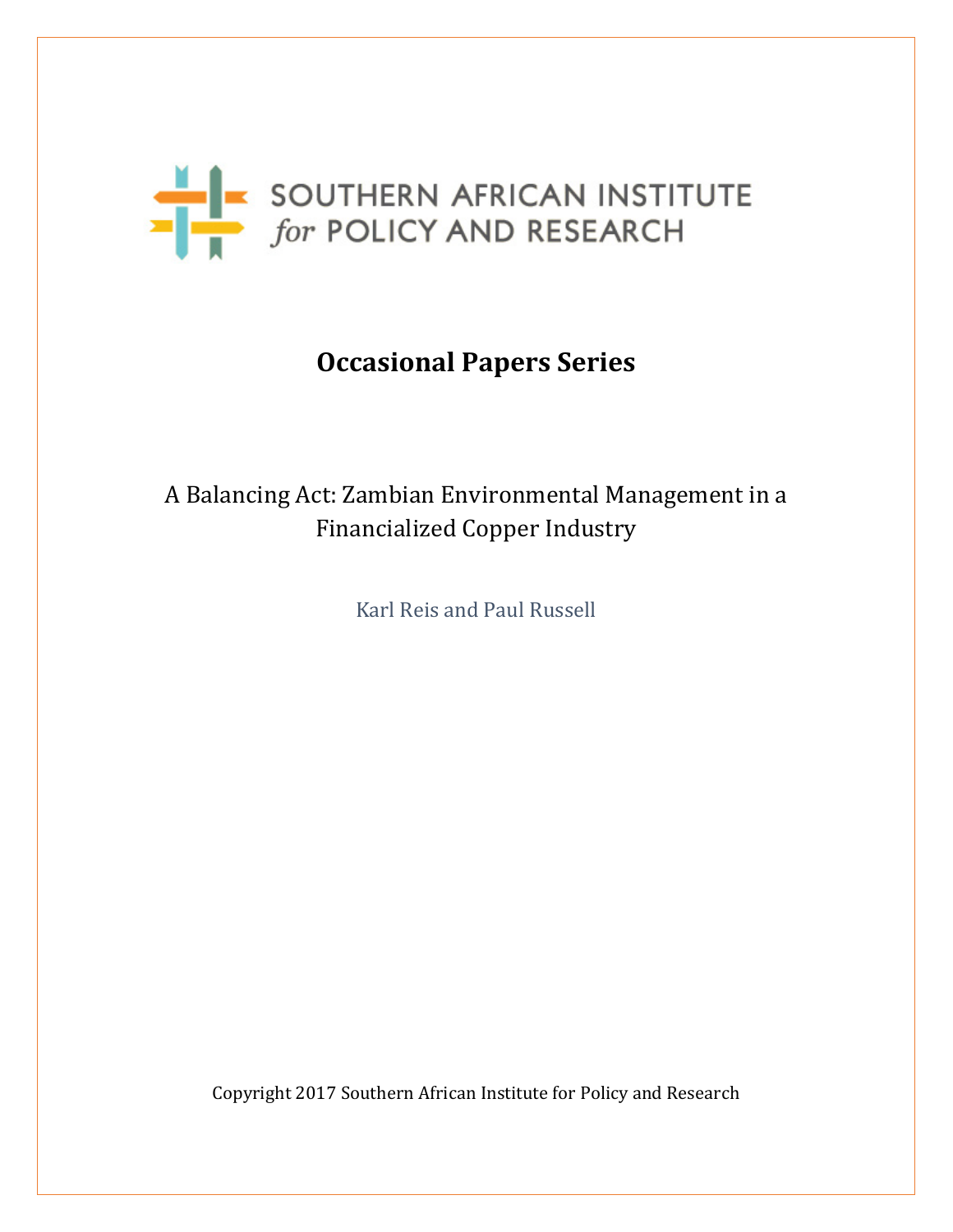# **A Balancing Act: Zambian Environmental Management in a Financialized Copper Industry**

# **Abstract**

Zambia has struggled to mitigate the environmental damage that is a by-product of its copper mining activity. In our research, we use a literature review and expert interviews to analyze the extent to which the Zambian government fulfils its duty to manage the environmental effects of copper mining. We then analyze our findings in the context of financialization to identify the role it plays in this reality. We find that the legal framework that outlines the process of environmental management in Zambia is sound, but that the laws and regulations are often not enforced to their full effect. This is due to the difficulty of balancing environmental and developmental concerns. Financialization, our findings suggest, provides incentives that encourage governments to neglect environmental management in light of this difficult balance.

# **Introduction**

Zambia derives much of its national identity from its position in the worldwide copper value chain. This commitment to mining activity, however, has not come without a price. The environmental and social harm caused by the presence and management of mines are now common knowledge in Zambia.

In this paper, we provide context for this reality by first determining whether the environment is managed in a way that protects local populations, and if so, to what extent; second, examining the potential reasons for the current state of environmental management; and third, identifying how financialization might play a role in environmental management. Over the course of our research, we found that environmental management in Zambia is lackluster largely due to failures to enforce legislation, and that the opportunities related to financialization can both disincentive environmental management and open up more available channels for environmental justice.

Throughout our research, we have paid specific attention to the Zambian government's role in establishing and enforcing legislation, as a sovereign state has an inherent responsibility to ensure that the laws that protect its people and resources are respected. Though we acknowledge that international law and company policy are also relevant to environmental management, an analysis of these categories was beyond the scope of our research. Some mention is made of these factors, however, when they are relevant to our findings and arguments.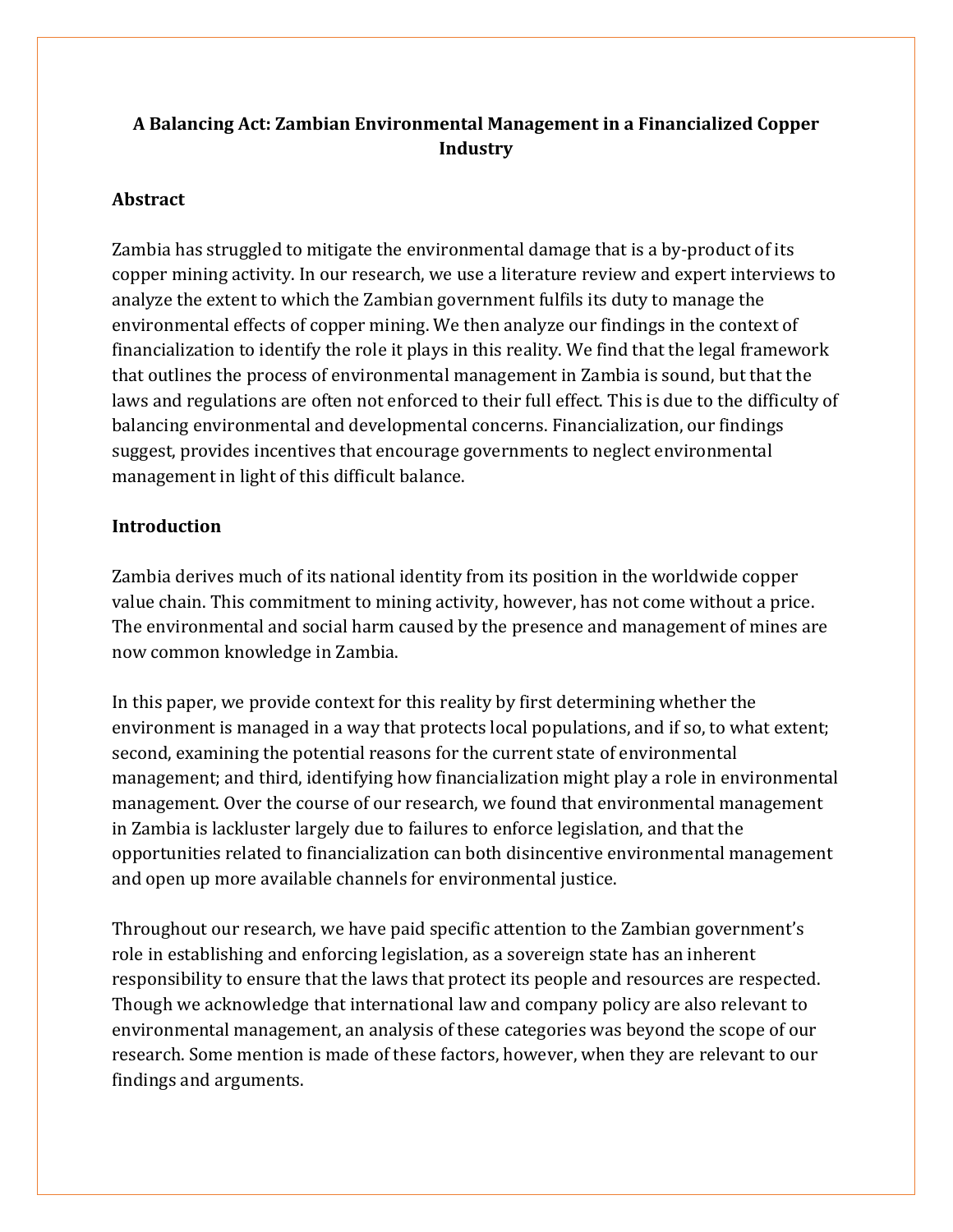Our paper will proceed as follows: After outlining our methodology, we provide a theoretical analysis of financialization and its effects as they pertain to our research. We then provide a brief history of mining in Zambia before explaining the legal and regulatory framework that is relevant to the environmental management of mining activity. Next, we provide a glimpse of the potential environmental effects of mining and connect them to their public health effects. We then outline our findings on Zambia's environmental law and its enforcement, and then describe its alleged causes in light of our understanding of financialization, as well as any other findings about financialization's involvement in environmental management. Finally, we provide analysis for our findings, make recommendations for the improvement of environmental management and suggest further areas of research.

# **Methodology**

The methodology for this study was based on a literature review of relevant sources and primary interviews, conducted in collaboration with the South African Institute for Policy and Research. The literature review consisted of an examination of environmental legislation and regulations, relevant scholarly material, as well as grey literature in the form of NGO and activist reports. We are mindful that not all sources have verifiable data, so we were careful to consider all information in the context of its source as well as possible and agendas that could have been at play.

Interviews were conducted with stakeholders in the field of environmental management of copper mining activity in Zambia. These actors, all with significant levels of expertise within their respective fields, include lawyers, activists, NGO's, historians, and government officials from the Department of Mines and ZEMA. Snowball sampling was used to obtain these interview contacts. Interviews were conducted in a semi-structured manner. Due to the sensitive nature of some of the information revealed, interviewees were given the option of anonymity.

All research was conducted between June and July of 2017 in Lusaka, Zambia.

# **Financialization - Explanation and theoretical analysis**

Financialization, as defined by Epstein (2005), is "the increasing role of financial motives, financial markets, financial actors and financial institutions in the operation of the domestic and international economies." In this context, "finance" does not refer to the mere presence of money, but rather the activities associated with the circulation of it, regardless of whether this circulation corresponds with physical mining and trading activity. In other words, financialization in our context is the notion that the production and subsequent sale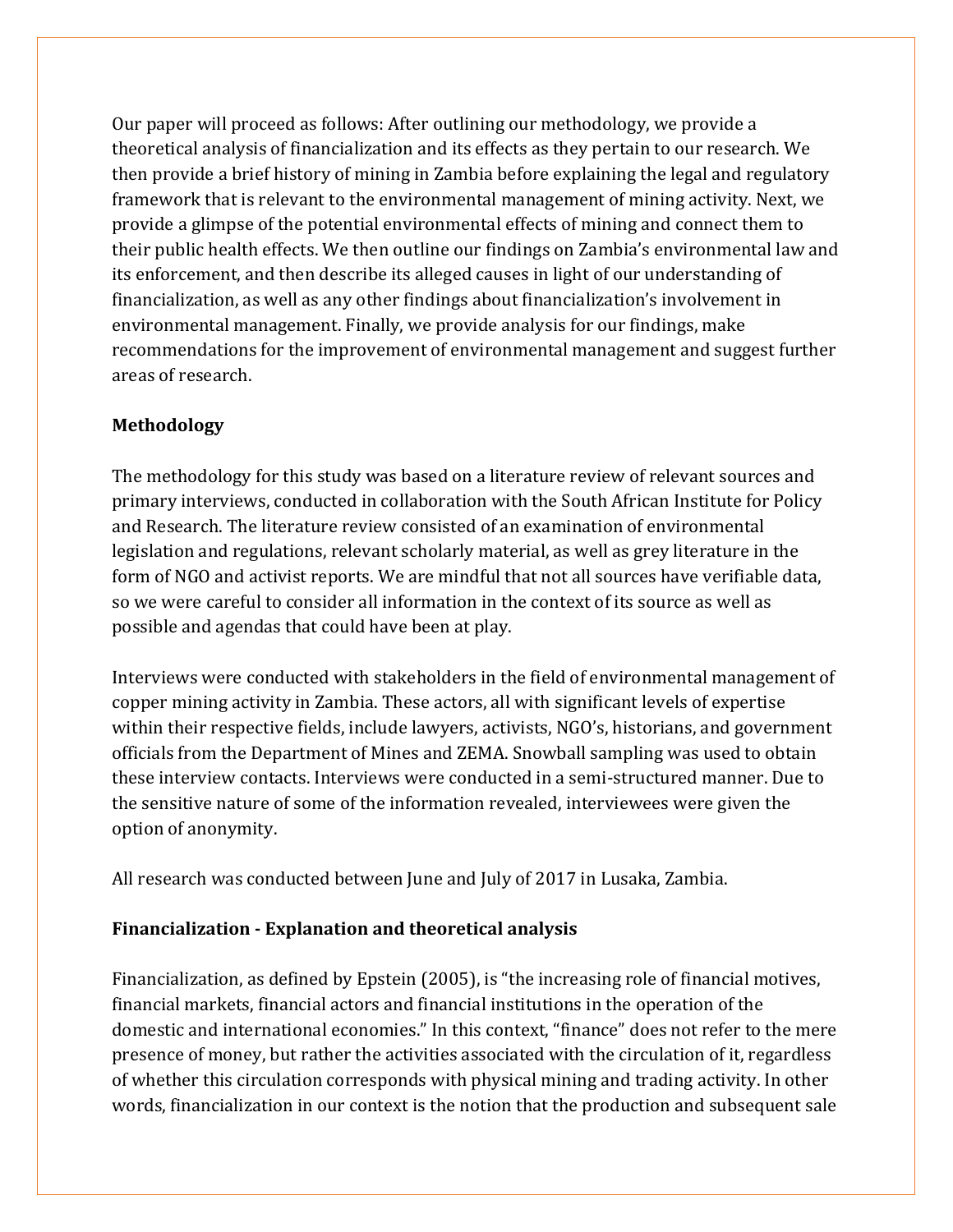of copper isn't the only relevant moneymaking activity in the copper industry. The stock market, the commodity trade industry, and various other investment infrastructures now play a large role in the industry. This understanding led Foster and McChesney (2012) to identify "the long-run shift in the center of gravity of the capitalist economy from production to finance" as the cardinal feature of financialization. In effect, this means that mining companies now have a set of new priorities to consider, new actors to interface with, and new rules to follow.

In our analysis of financialization in the copper industry, we will focus on two salient features associated with this phenomenon: the increasing complexity of financialized industries, and the fact that foreign direct investment is consequently more common and profit driven than it would have been otherwise.

#### Complexity

As mentioned above, financialization has introduced a number of actors into the supply chain of commodities like copper (Hujo & Lupo 2017). By definition, its associated changes to the status quo attract financial intermediaries and investors into new markets. But financialization's impact goes beyond this addition. Another result is the process of commodity supply chains becoming more global. Financialization, in fact, has played a major role in the growth and spread of worldwide value chains (Hujo & Lupo 2017). This is the case because the "pressures and opportunities associated with financialization" often compel firms to create and expand global production networks within their given markets (Coe & Yeung 2015). These "pressures," for example, include shareholder influence and looming market evaluations, which incentivize companies to focus on meeting specific financial goals and bring new relevance to the ruling philosophies on how these goals may be met. As for "opportunities," examples include the increasing availability of financial investment and the growing potential for earnings from overseas productive assets. The resulting connection between financialization and global production networks is more than a coincidence -- Coe & Yeung also argue that the results of the integration of finance in these markets is one of the "crucial dynamic forces" in the gradual establishment of global production networks in the world economy (Coe & Yeung 2015).

If we see the global nature of the production of commodities like copper -- exhibited in the fact that the industry is dominated by large firms that produce goods as a result of their productive assets across the globe -- as a phenomenon to which financialization was "crucial," we can analyze the effects of this phenomenon with a sense that they are, to some extent, related to financialization.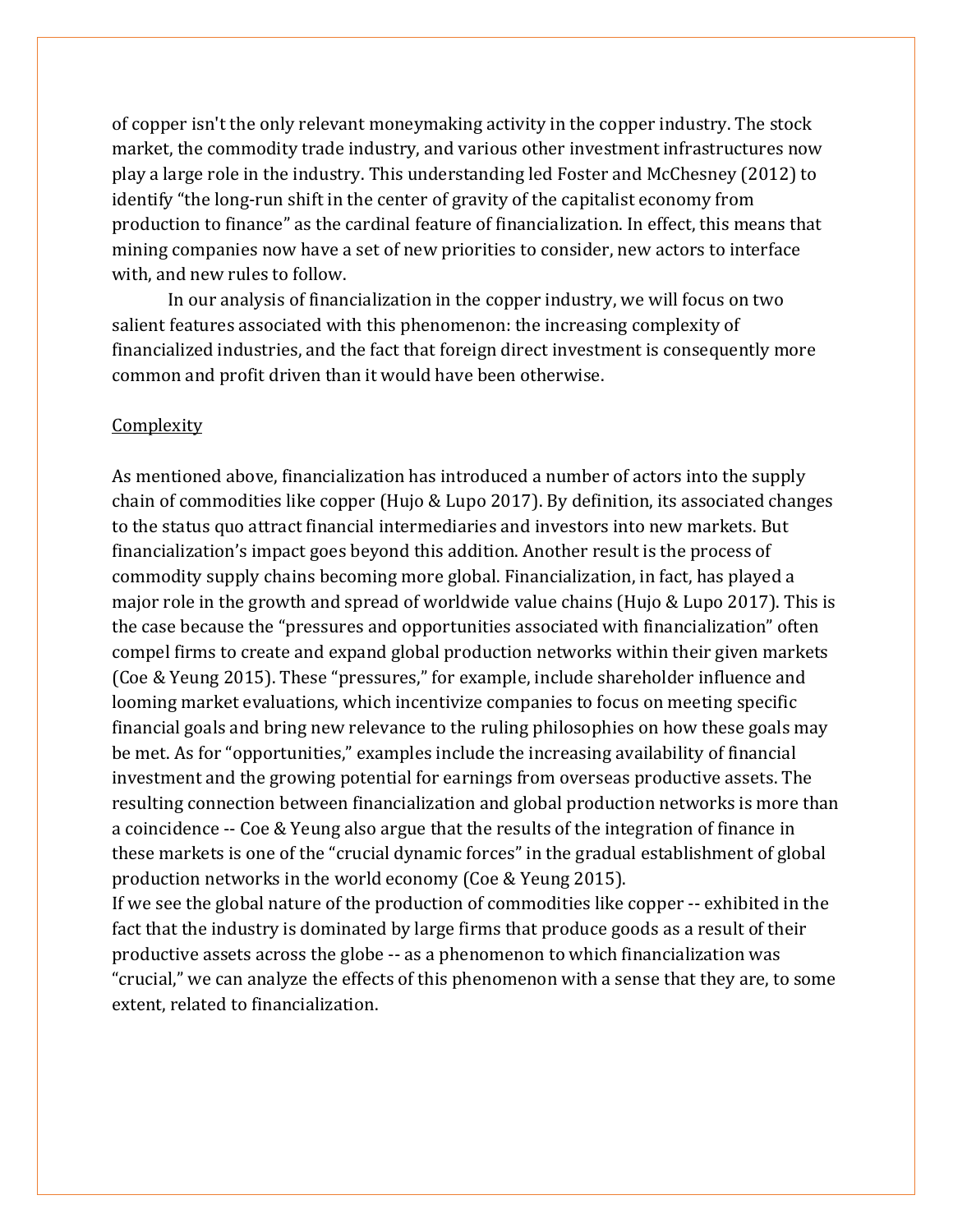#### Common and profit-driven foreign direct investment (FDI)

The global nature of production networks has, almost by definition, made the prospect of foreign direct investment in resource rich countries increasingly common. As more companies are presented with financialization's "pressures" and "opportunities," they increase their production abroad via mines and other developments that must channel money into Zambia to operate. Though there is much debate on the extent to which this investment improves the lives of local citizens, its existence and relation to financialization are clear. In fact, cross-border capital flows (a group of practices of which FDI is a part) are regarded as a "hallmark of financialization" (Tyson & Mckinley, 2014). The economic data pertaining to FDI bolsters this assertion. In fact, as the integration of finance in a number of industries over the past few decades has been seen, FDI has made up an increasing percentage of the world's GDP (World Bank). More importantly for our purposes, FDI has also made up an increasing percentage of Zambia's GDP over the course of its period of liberalized industry so far, rising from about US\$121,700,000 in 2000 (3.4 percent) to US\$1,582,666,670 (7.5 percent) in 2015 (World Bank).

Though foreign direct investment has been a reality in Zambia for over a century, we intend to explore the effect of its recent financialization-driven rise. This rise, however, is not the sole impact of financialization on FDI. The new importance of financial goals and the new influence of financial actors has altered the considerations and incentives at play in firms across the globe, thus impacting the practices of those carrying out FDI. Cutler and Waine (2001) categorize this shift as the "dominance of financial criteria as the key mode of evaluating corporate performance" which has, in turn, come with the "marginalization of non-financial criteria for evaluating corporate performance." Essentially, as company leadership becomes more occupied with financial goals like, for example, generating value for shareholders, they are required to focus on earnings and financial assets and not necessarily measures of social or environmental value. In the case of the research of Cutler and Waine (2001), the researchers argue that this fact manifested itself in a decrease in occupational welfare that could be traced to attempts by companies to reach specific earnings targets. Though some financial institutions and actors have attempted to encourage the integration of environmental management into measurements used to develop financial criteria, these attempts have had "limited influence on firm behavior," largely because of the difficulty of assigning monetary values to concepts related to health and the environment (Bracking 2012).

It is important to address the reality that companies in capitalist systems have always had a profit-motive, and have developed this orientation without the influence of financial actors. Financialization's impact, however, capitalizes on this profit-motive, adding in new actors with a vested stake in only the company's financial performance, thus making it more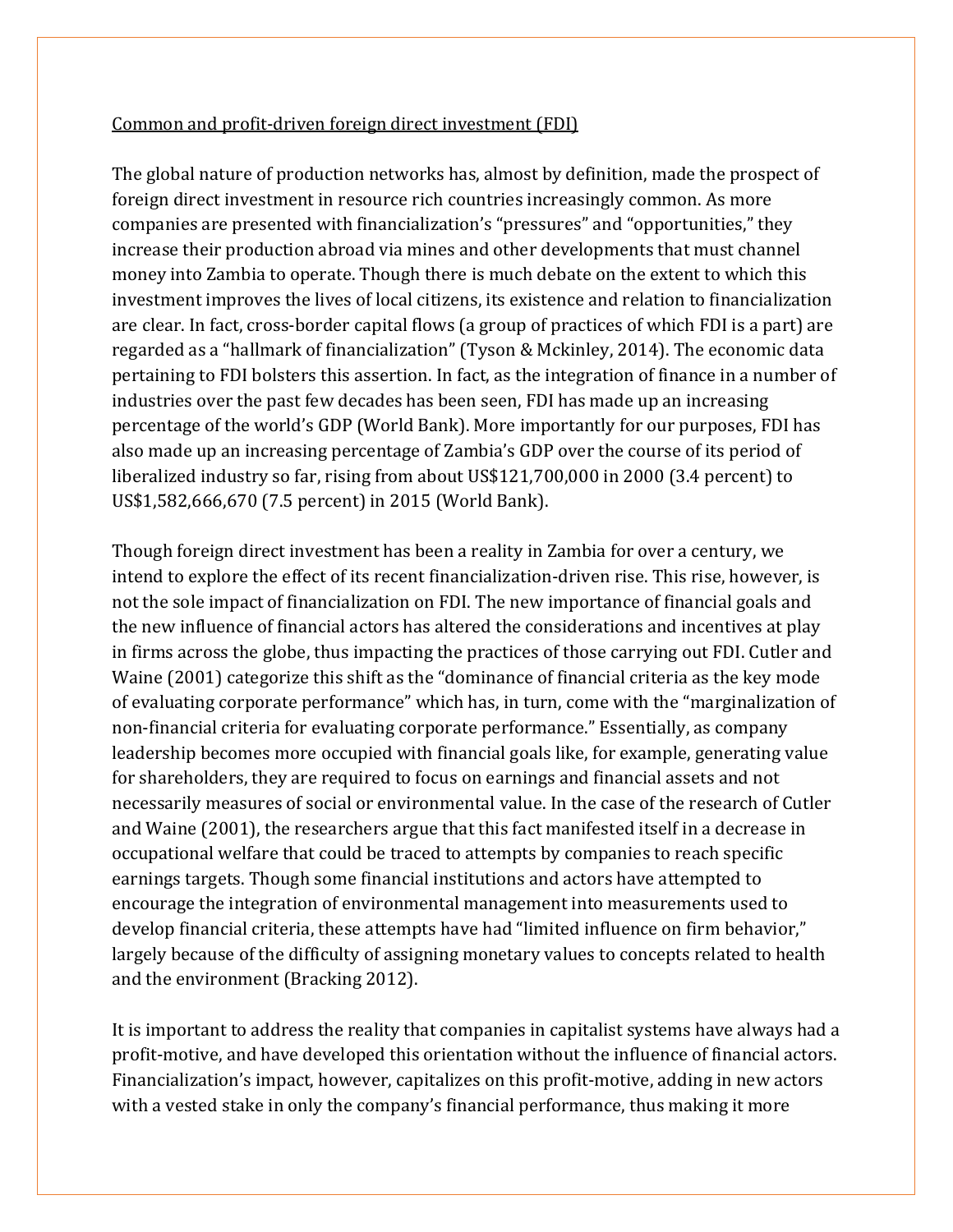difficult to neglect earnings goals. Where, before financialization, many companies had more freedom to determine the balance they aimed to strike between environmental management and profit maximization, they now have financial targets that they must reach to please shareholders. Reaching these goals may come at the expense of environmental management. In short, financialization has brought with it a major increase in financial incentives without an increase in incentives related to other forms of value, making considerations of these other forms of value far less likely.

#### **History**

The history of copper mining in Zambia is the story of a precarious and fickle industry. While this history has been recounted numerous times in many different ways, we present it here with an emphasis on its connection to financialization. When it comes to financialization, the history of copper mining in Zambia more or less begins at the privatization of ZCCM. Before this process, financialization was inherently absent due to the state-owned nature of the copper mines. The integration of finance and its resulting complex and global sprawl was simply impossible to achieve to any significant degree when the copper was being mined not by multilevel, multinational corporations, but solely by the Zambian government itself.

With privatization, however, this all changed. Privatization opened the door to financialization, and gave it the room it needed to begin to grow and develop. The process of privatization began in the 1990's under the presidency of Frederick Chiluba, and largely arose from international pressures on the country. Notably, the World Bank made it a condition of their debt relief scheme for Zambia that the country privatize ZCCM (Fraser and Larmer, 2010). After a long, drawn out process that began in 1997 and left many Zambians deeply disappointed, ZCCM was finally broken up into seven operations and sold (Fraser and Larmer, 2010, Fraser and Lungu, 2007). While the act of privatization in and of itself was not financialization, the subsequent movement of financially-integrated companies into the country was. Within a few short years, the Zambian copper industry had gone from being a simple, state-run industry, to being controlled by a number of complex institutions from around the world.

Privatization also marks the beginning of the pattern (that is examined later in our paper) of lenient Zambian environmental governance in favor of drawing further foreign investment interest. Potentially the most salient example of this pattern is the Development Agreements. The Development Agreements were contracts signed in secret by the Zambian government and incoming firms, and were negotiated to entice potential investors during privatization. These agreements ensured that any commitment that mining companies would have to make to the country, from taxes to following social and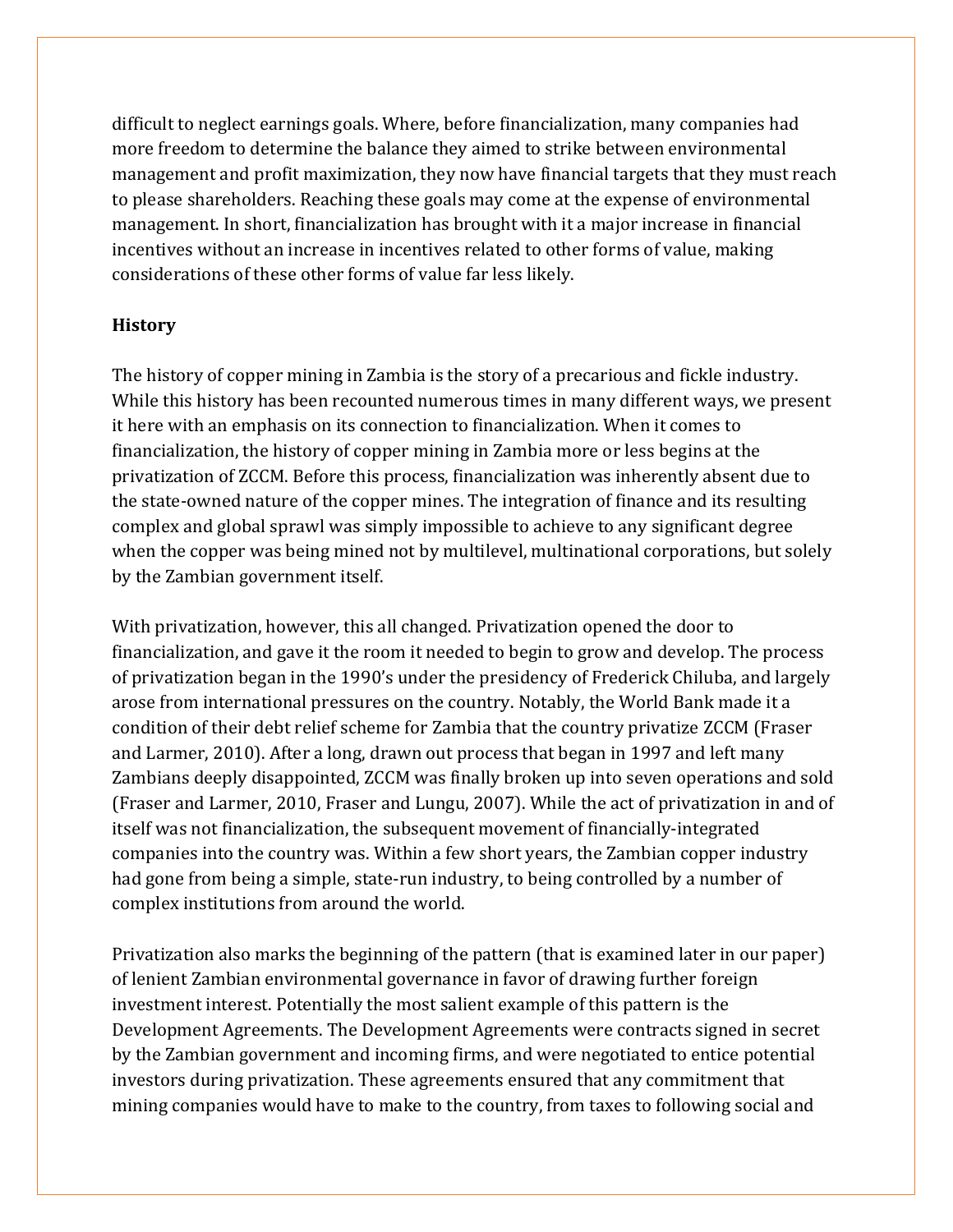environmental regulation, would be severely limited (Fraser and Larmer, 2010, Fraser and Lungu, 2007). Though these agreements were abolished under President Levy Mwanawasa, failures to manage the environment in light of dangerous mining practices still abound (Fraser and Lungu, 2007).

#### **Current regulations and relevant actors**

The principle of promoting sound environmental management is present at all levels of Zambian law, starting in the Constitution. Article 253, for example, states that land should be held, used and managed with regard to its sustainable use and its potential to benefit local communities. Numerous statutes and regulations exist that specify exactly how this lofty mandate may be fulfilled.

One of the major pieces of legislation that refers to environmental management in the mining industry is the Mines and Minerals Development Act, passed in 2015. The act gives power to the Director of Mines Safety to "have responsibility for matters concerning the environment, public health and safety in exploration, mineral processing and mining operations" (5.(4)). This director sits on the committee that determines whether a given mining license is granted, and he or she may suspend the operations of a mine which disobeys the established regulations or the terms of the mining agreement. The director knows about the operations of the mines under his or her purview because the holders of mining licenses must submit reports about the compliance of the mine with environmental standards (41.(c)).

When determining whether a particular mining license shall be granted, the Mining Licensing Committee works in collaboration with the Zambian Environmental Management Agency, or ZEMA, to review the application materials submitted by the potential developer (Interview: Acting Director of Mines). The Mines and Minerals (Environmental) Regulations, 1997, outlines the information to be included in this application. A major aspect of these regulations is the mandate that developers of potentially dangerous mining projects submit an Environmental Impact Statement, which discloses how the developer plans to mitigate environmental risk (Regulations 4 and 5).

If the EIS is sound and the project is approved, the license may be granted. Later, an audit that analyzes the director's compliance with the environmental impact statement "shall be conducted within 15 months of commissioning such exploration" by two independent persons (Regulation 8). This audit report is submitted to the director who can then notify the developer of when the next audit will be conducted. Presumably, more audits occur to ensure compliance with the agreement.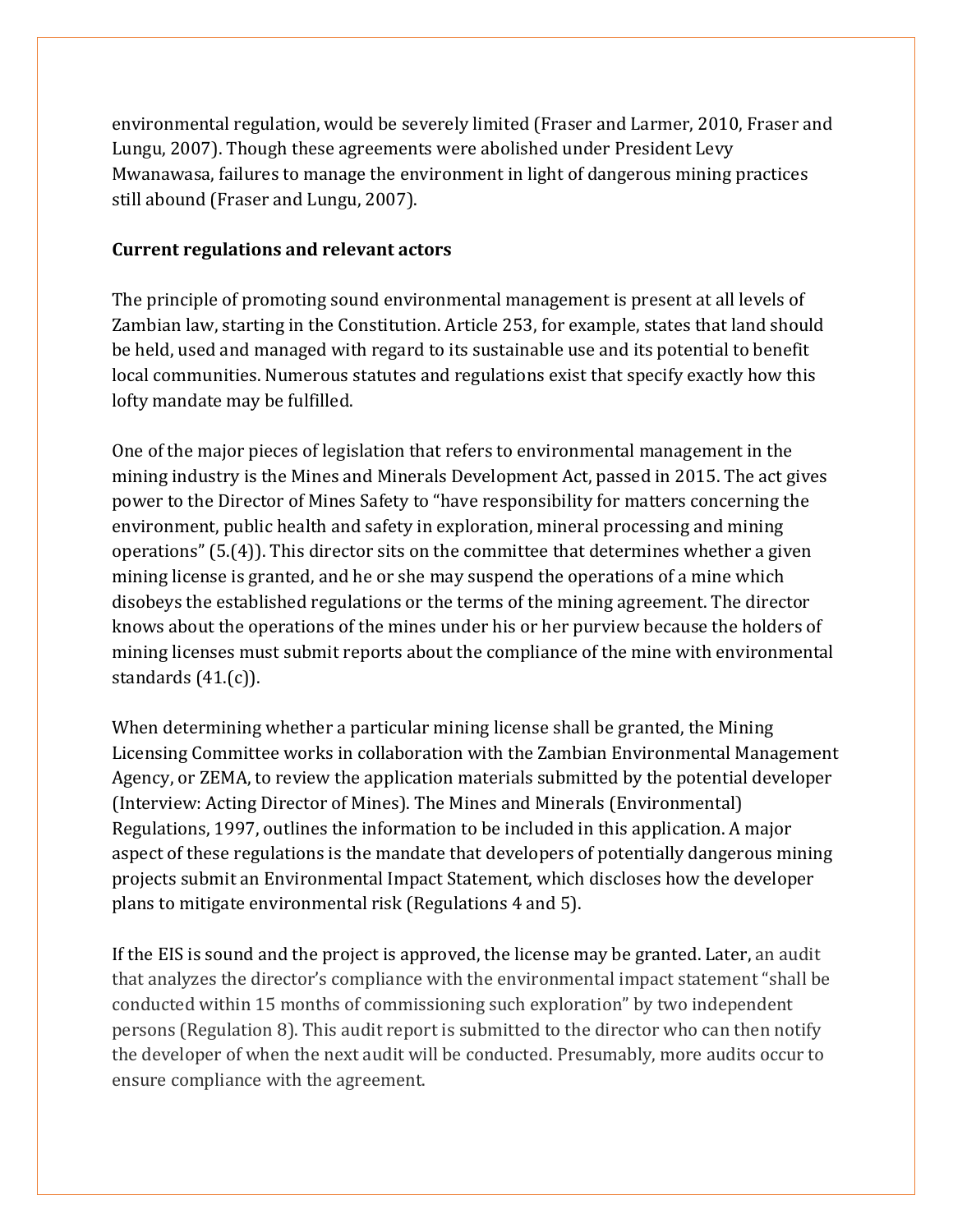Though these guidelines are important, the ultimate responsibility of environmental management in Zambian mines belongs to ZEMA. ZEMA is the primary authority charged with controlling pollution and protecting the environment. Therefore its audits are the most critical line of defense against environmental harm. Many of ZEMA's responsibilities are outlined in the Environmental Management Act, 2011, which gives it the power to "enter and search" plants or establishments like mines "at any reasonable time" to investigate pollution (Section 15). Most importantly, however, the Act requires ZEMA to determine air, water, noise, waste management, and natural resource management standards, and to then police these standards by collecting ongoing data about water quality, air quality, and the like (Section 48, 52, 62, 70, 83).

A number of pieces of subsidiary legislation also exist to govern specific processes in environmental management. A few of these regulations include The Waste Management Regulations (SI 71 of 1993), The Water Pollution Control Regulations (SI 72 of 1993), The Pesticides and Toxic Substances Regulations (1994), The Air Pollution Control Regulations (SI 142 of 1996), The Environmental Impact Assessment Regulations (SI 28 of 1997), and The Hazardous Waste Management Regulations (SI of 2001).

### **Environmental and health effects of non-compliance**

It must be remembered that our fundamental purpose in examining the enforcement of environmental regulations is to assess the impacts that necessarily come when copper mining is undertaken without proper governance. These remarkably serious realities include the deterioration of air quality, surface and groundwater quality, deforestation, erosion, and soil contamination (Princeton, 1988, MIT, n.d., Yabe, Ishizuka, and Umemura, 2010) - all of which carry significant consequences for human, animal, and plant health. These consequences are complex, multifaceted and numerous, and though we cannot list every possible effect here, we attempt to demonstrate the all-encompassing and devastating effects that copper mining has on local communities.

Zambia's dense history of mining has led to acid drainage and loss of usable land. While geological features typically are able to buffer the acid created by mine waste, there have been exceptions, most notably at Chibuluma South Mine in Lufwanyama where drainage had a pH of as low as 2-3. While acid drainage in the Copperbelt is typically contained by the region's geological makeup, the area known as the new Copperbelt in the Northwestern Province does not have the same protective geological features, making acid drainage a much more significant potential problem (Lindahl, 2014).

In addition, the history of mining in Zambia has left a legacy that includes 10,000 hectares of land that are unusable due to mining waste contamination. None of the ways in which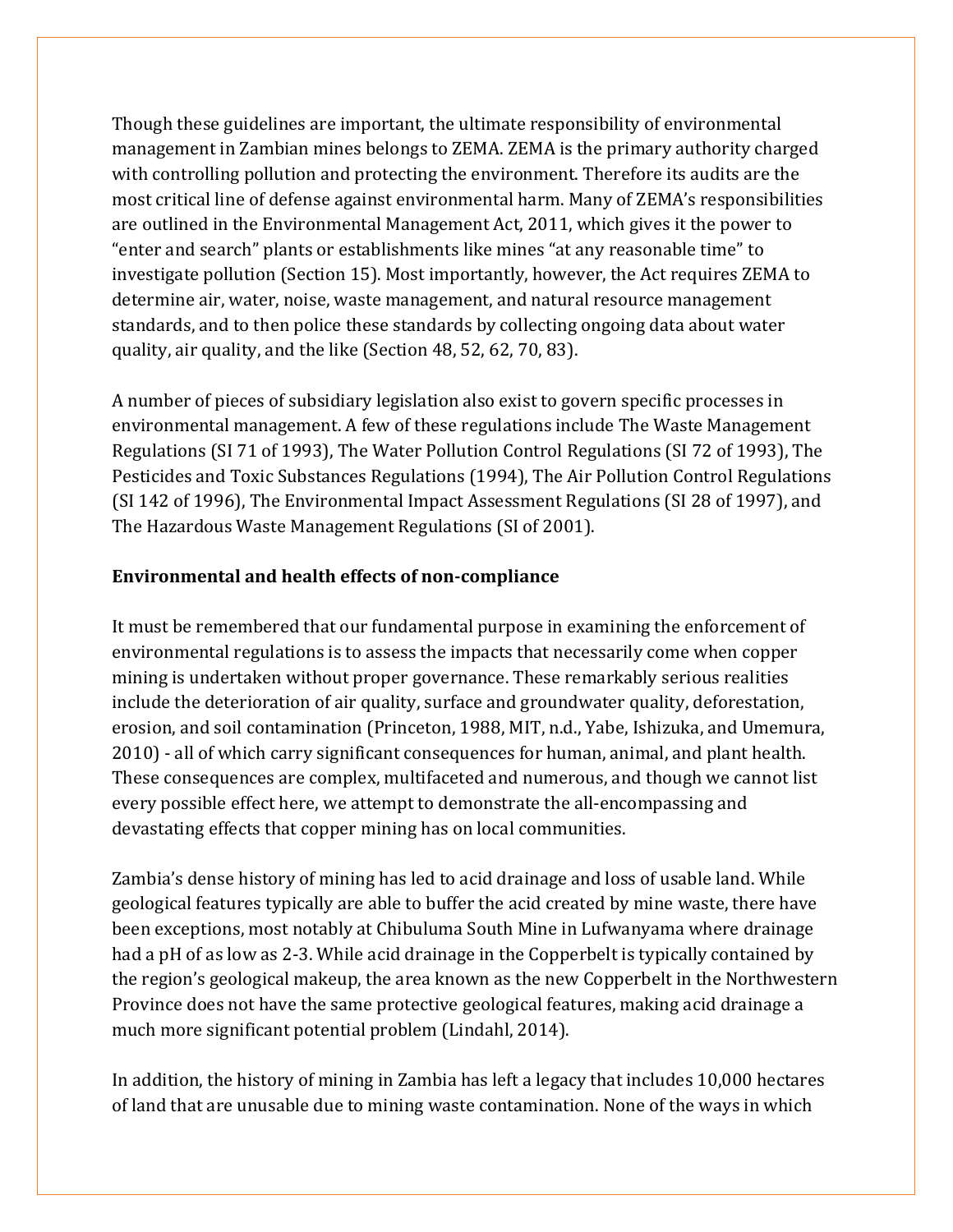the community would typically use this land, like forestry, agriculture, ranching or residency are possible anymore, making this a sizable loss of opportunity (Lindahl, 2014).

Another potential impact is air pollution, which, when it comes to copper mining, predominantly occurs in the form of SO2. Estimates of the total SO2 released into the atmosphere due to copper mining activities in Zambia range from 300,000-700,000 tons/year (Ncube and Banda, 2012, Lindahl, 2014). Regardless of the true value, the World Health Organization's limit for SO<sub>2</sub> emissions is 125,000 tons/year, placing Zambia in gross violation of this international standard (Ncube and Banda, 2012). Additionally, certain areas of Zambia are breaking the country's own emission cap of 50 micrograms/ $m<sup>3</sup>$  of SO<sub>2</sub>, and there have been measurements as high as  $1500$  micrograms/m<sup>3</sup> in residential areas (Lindahl, 2014). SO2 concentrations this high could have acute impacts on human health, as high levels of SO<sub>2</sub> have been closely linked to respiratory illnesses, especially in children, and even mortality rates (WHO Air Quality Guidelines, 2005).

Soil pollution levels due to mining are also dangerously elevated in areas with high levels of mining activity. The contaminants present as a result of copper mining in high enough concentrations to constitute a threat to human health are copper and cobalt. As Table 1 displays, these concentrations are considerably higher than international guidelines limit (Lindahl 2014).

Table 1: Average concentration of elements from different cities around Zambia, all of which participate in copper mining. The values marked in green are higher than [in](#page-8-0)ternational guidelines allow, and the values marked in blue are likely to be higher as well. 1

|                   | <b>Kitwe</b> | Mufulira | Chingola  | Kalulushi | Chililabombwe Chambishi |           |
|-------------------|--------------|----------|-----------|-----------|-------------------------|-----------|
| Population*       | 522000       | 161000   | 210000    | 96000     | 90000                   | 11000     |
| Mining operations | Nkana &      | Mufulira | Nchanga & | Chibuluma | Konkola                 | Chambishi |
|                   | Mindolo      |          | Chingola  |           |                         |           |
| As (mg/kg)        | >5           | >5       | з         | 1         | 0.5                     | 0.5       |
| Co (mg/kg)        | >60          | >60      | >60       | 35        | 9                       | 19        |
| $Cr$ (mg/kg)      | 36           | 36       | 36        | 16        | 25                      | 16        |
| Cu (mg/kg)        | >2200        | >2200    | >2200     | 1800      | 600                     | 300       |
| Hg(mg/kg)         | >0.06        | >0.06    | 0.035     | 0.02      | 0.02                    | 0.02      |
| Ni (mg/kg)        | 12           | 22       |           | 5         | 7                       | 5         |
| Pb (mg/kg)        | >60          | >60      | >60       | 5         | 5                       | 5         |
| $Zn$ (mg/kg)      | >60          | >60      | >60       | 20        | 40                      | 10        |

\* Zambia Central Statistical Office 2010.

<span id="page-8-0"></span> $\overline{a}$ <sup>1</sup> Lindahl, J. (2014). Environmental Impacts of Mining in Zambia. Geological Survey of Sweden, pg. 9. http://resource.sgu.se/produkter/sgurapp/s1422-rapport.pdf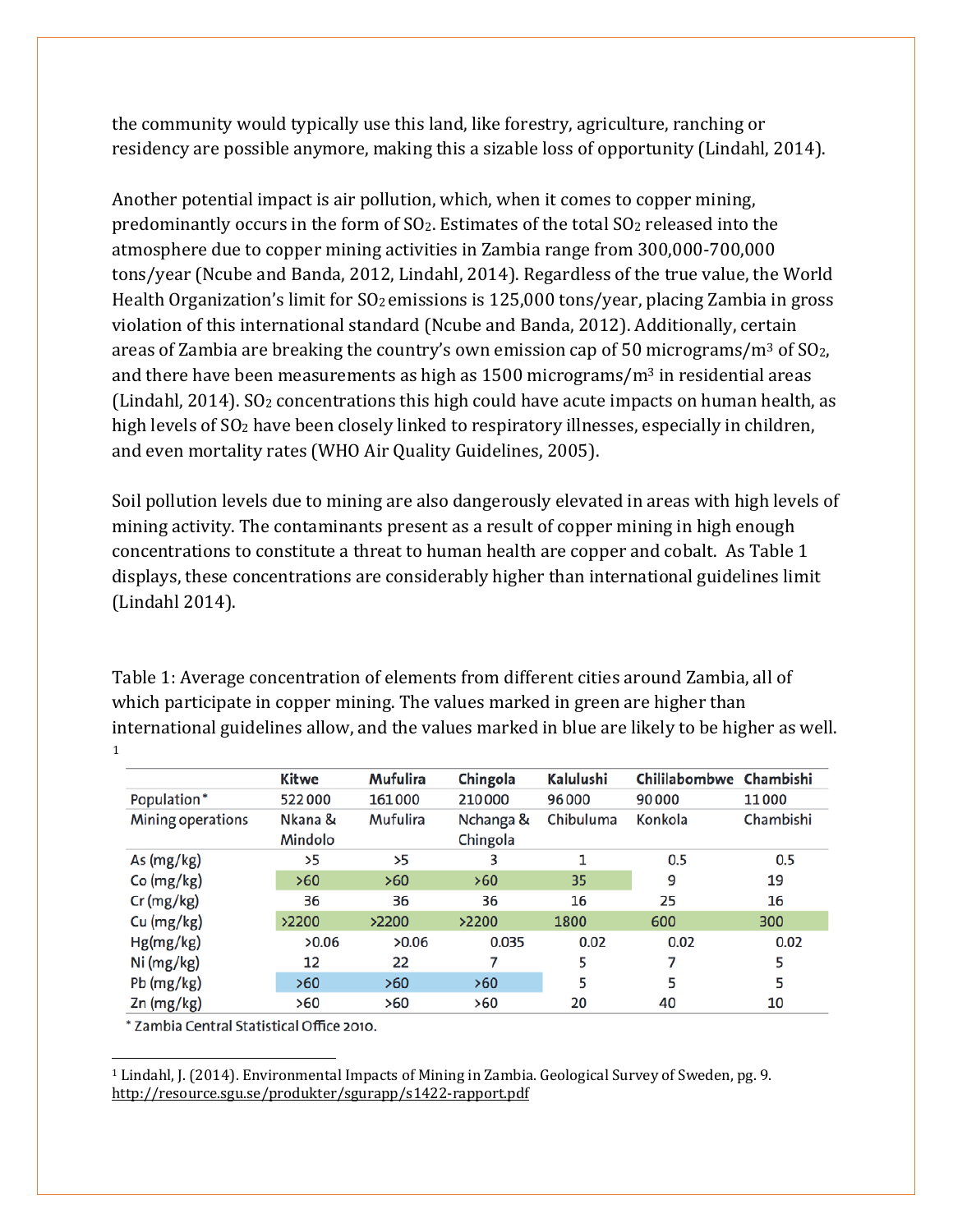The Kafue River is Zambia's longest complete river, and has a basin that makes up 20% of Zambia's land area (743,000 km^2). It runs directly through the Copperbelt, making it the most notable recipient of mining's water contamination (Kambole, 2003). A number of studies have demonstrated high levels of copper and cobalt in the river (Yabe, Ishizuka, and Umemura, 2010, and Kambole, 2003), which are then reflected in aquatic life and lead to changes in fish catches, size, and allegedly taste (Kambole, 2003).

The buildup of these pollutants in what seems to be most every aspect of the ecosystem has very direct and noticeable impacts on human life and health. A BBC news article (Rivers of Acid in Zambian villages, 2015) tells the story of residents of Hippo Pool village, located on the bank of the Kafue River in the Copperbelt. A cassava farmer named Leo Mulenga displayed his typically four-meter-high plants which were only barely a meter and dying, saying "I used to grow cabbages, potatoes, tomatoes and bananas but now, there's no future here - only poverty and suffering for everyone because this land is damaged and spoiled." Floribert Kepapa was another villager who, as most villagers do, uses the river's water on a daily basis. He gave testimony of the health effects that mining pollution can have, noting that he spent months in the hospital in addition to losing both his wife and son to illness born of mining's polluting effect. Mr. Kepapa was quoted as saying about Konkola Copper Mines (KCM) "the water was clean before KCM took over. If my children and grandchildren are to survive and live healthy lives here, then KCM has to go," (BBC, 2015).

The impacts of copper mining on the health of the surrounding environment and community are truly comprehensive; it seems that no aspect of life in these areas is left untouched, whether it be human, animal or plant. It should be emphasized then that the issue at hand does not have a quick fix; fix it is a complex and multifarious situation that needs to be addressed in a calculated manner.

#### **Findings: Nature of enforcement**

The first pattern that began to emerge from our interviews was a common sentiment concerning the quality of Zambia's environmental regulations. Every expert interviewed, no matter their profession or background, shared a belief that the environmental laws and regulations in Zambia are adequate. Take this selection of quotes for example:

"The regulations are pretty solid. As a starting point at least, the regulations are OK if they can be enforced." - Environmental Activist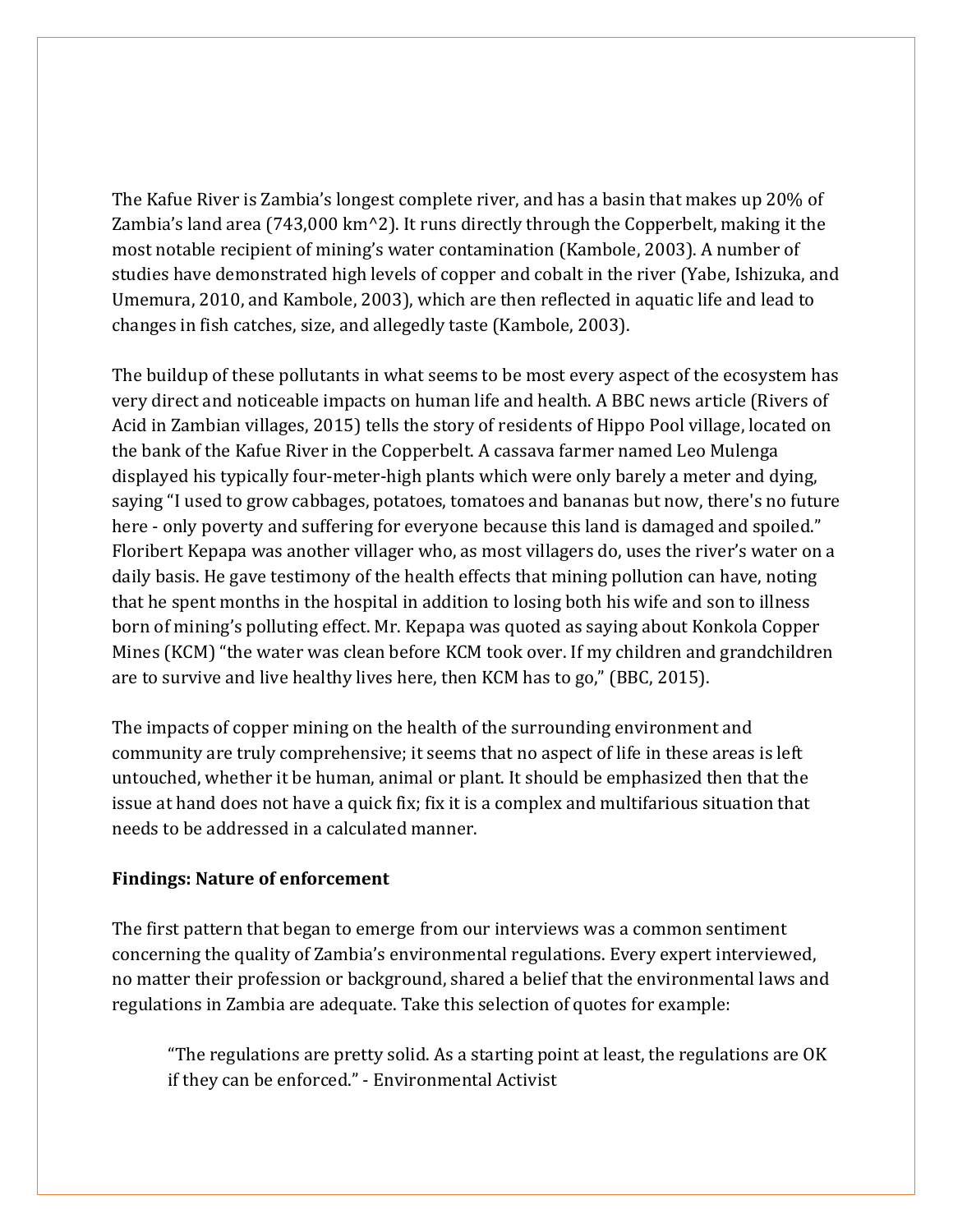"Since 2002, to date I have noticed a significant improvement in the environmental legislation...I wouldn't say there's a problem with environmental legislation right now." -Associate Dean of UNZA Law School

"I think as things stand now, yes we may not have 100 percent policy framework, but it is adequate enough to deal with the issues we are facing in this country with regard to environmental management and mining in particular. " - Director of Programs, ActionAid Zambia

"For now, we can say that we are happy with the current laws that we have, though of course there is room for improvement" - Acting Minister of Mines

In fact, the only interview in which the current state of environmental regulations were not spoken of highly was with an officer at ZEMA.

"We are getting there in terms of adequacy [of environmental regulations]" - Officer at ZEMA

The typical government response to environmental issues, namely to create new legislation, does not seem applicable in Zambia. These experts on environmental issues come from vastly different sectors and perspectives, and yet are in consensus on the sufficiency of the legal framework.

The next logical line of inquiry was to examine the enforcement of these regulations. Here too, there was a similar consensus among our interviewees, though the general opinion was less positive than before:

"[The regulations are] not enforced, to a large extent" - Environmental Activist

"It is an issue of enforcing, and I think it's a bigger problem even outside the environmental sector. It's a general problem I have noticed in Zambia." -Associate Dean of UNZA Law School

Even an official within the Ministry of Mines admitted that "of course when we are doing the regulation itself, sometimes we may have a few challenges."

The problem clearly lies not with the letter of the law itself, but with its enforcement.

In order to ascertain the degree to which enforcement is lacking, the 2014 Auditor General report on the Management of Environmental Degradation Caused by Mining Activities in Zambia was consulted. This assessment outlines some examples of the failure of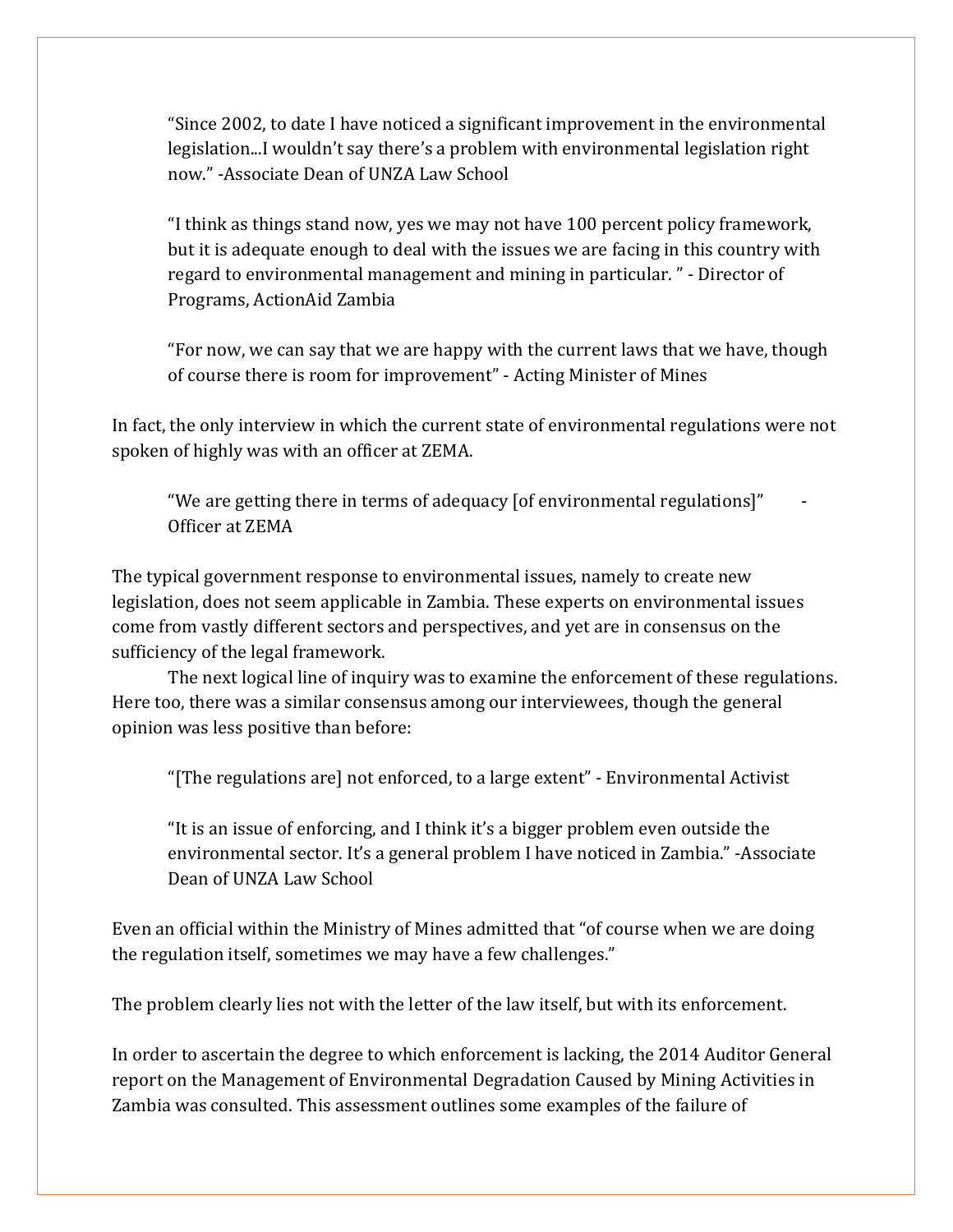governmental bodies to effectively enforce the established regulations.

Some of the report's major findings include:

- 1. The body of subsidiary legislation that outlined regulations for monitoring pollution was largely overlooked. The Air Pollution Control (Licensing and Emissions Standards) Regulations 1996, the Water Pollution Control (Waste Water and Effluent) Regulation 1993, and The Mines and Minerals (Environmental Regulations) of 1997, for example, all stipulate that mines must submit regular reports to ZEMA about their emissions into the air and water. Neither ZEMA nor the Mines Safety Department were thoroughly monitoring whether this was actually occurring. The report found that 10 out of the 16 investigated mines with the potential to pollute the surface water did not submit the required bi-annual reports about surface water pollution and that 2 of the 5 companies with smelting facilities did not submit reports about their air emissions.
- 2. The Mines and Minerals (Environmental Regulations) of 1997 require developers to hire an independent auditor to ensure that dumping sites are safe and within the boundaries of the law. This was not enforced.
- 3. The Environmental Protection Fund, a fund established to mitigate the deleterious environmental effects of mine closures, was not being managed effectively. Companies are required to contribute to the EPF in accordance with the Mines and Minerals Development Act, but the Auditor general report found that defaulting companies were not being held accountable for not reaching their prescribed contribution.

In our interviews we attempted to determine the problems that led to these regulatory breaches. A variety of different answers were given. First of all, there were issues of understaffing in the institutions tasked with monitoring environmental activity in mining communities, specifically ZEMA.

"The challenges that we have are sometimes mainly due to lack of manpower." -Acting Director of Mines

"It could be a combination of low staffing levels to be able to enforce. The regulator in Zambia, the environmental regulator, ZEMA, has I think four offices now, country wide. That is supposed to cover all environmental related issues, so not just mining, but roads and so on. They cover everything from compliance monitoring, licensing, and inspections." - Environmental Activist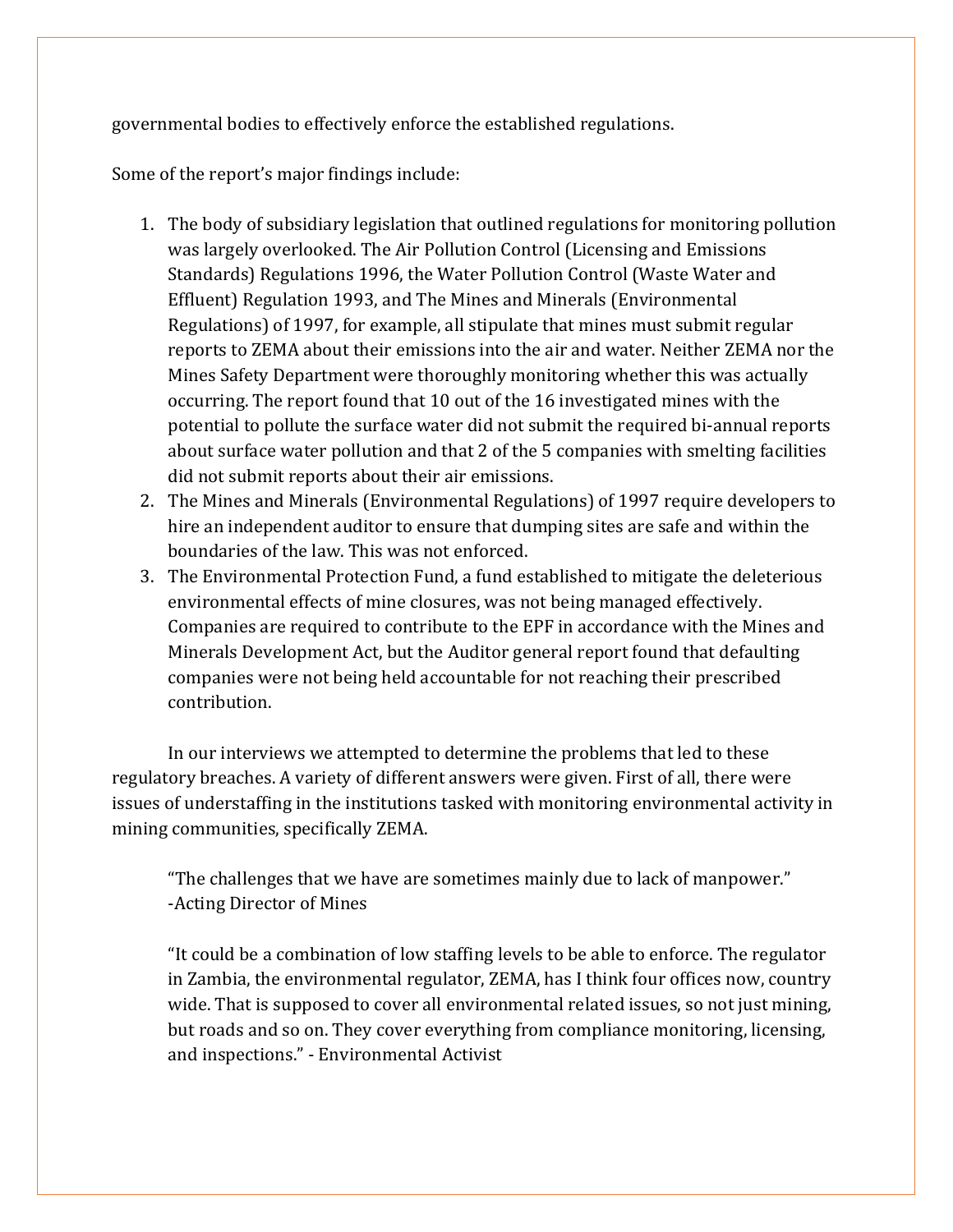The ZEMA official also confirmed the claim that many issues in the agency stem from low staffing and that ZEMA has only four offices countrywide.

One of the more salient issues with ZEMA and other government agencies' approaches to environmental management seemed to stem from a combination of personal relationships between government and industry as well as conflicts of interests within these governmental bodies.

"The setup of ZEMA as an agency dependent on government is a problem because it will depend on government for funding. To that extent, they're independence in terms of what projects to decline based on the effects on the environment is more or less compromised" - Associate Dean of UNZA Law School

"Most of these companies have so much power and influence that they'll influence the politicians to change or go another direction." - Environmental Activist

"It's relationships. They're people who can pick up the phone and call the minister and say "hey I have a project going on here and [ZEMA] is making it difficult. Can you talk to them?" and the minister get someone [to help them]." - Environmental Activist

"It is understood when you look at the role of government in this respect, it is a business environment. When government is trying to attract investment, sometimes we come up with incentives which i think are not progressive, maybe because there is competition out there. So we compromise with incentives to try and attract this and that investor and that catches up with us. When you compromise at that stage it will be very difficult now to come and say ok now we enforce...I think in some cases we've seen where for example ZEMA has been caught up in the web and they have failed sometimes to really act because they know behind it there is a political heavyweight, who is trying to make sure this [mining deal] goes through." - Director of Programs, ActionAid Zambia

Another area of concern, raised by ZEMA itself, is the level of current penalties given to companies who fail to comply with environmental regulations.

"[ZEMA's] greatest challenge is penalties. They are too minimal" - Officer at ZEMA

With time though, a common theme in all of these different, seemingly unrelated issues began to appear. A very delicate balance exists between taking advantage of mining's economic benefits and preventing its environmental and social harm. Any country that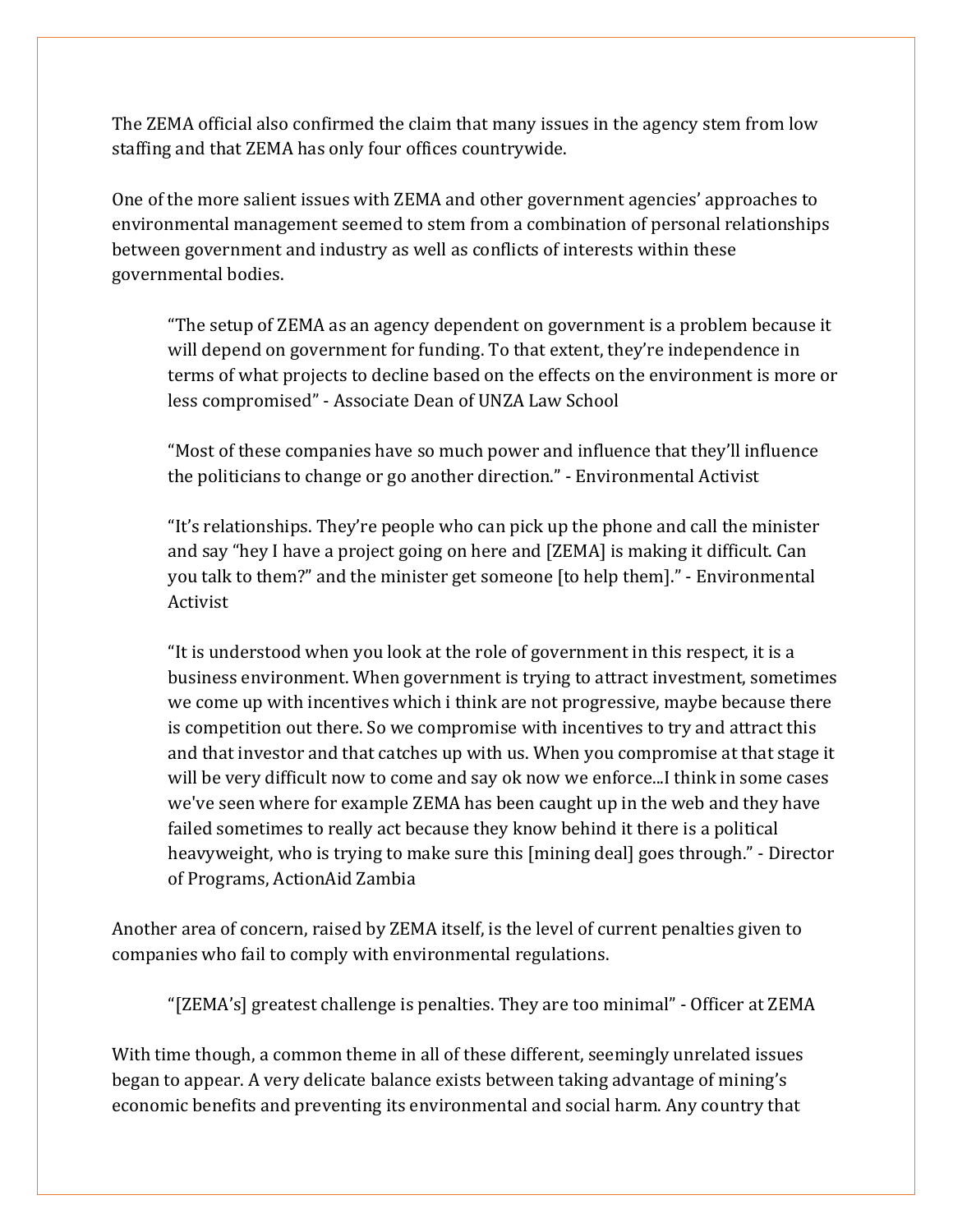wishes to engage in copper mining activity must be constantly aware of this balance, especially considering copper mining's considerable potential for environmental and social damage. It seems that in the instances where poor environmental management occurs, it can be traced to a failure to strike the correct balance between the two concerns. A few interviews in particular were very clear about this fact:

"Environmental issues are generally secondary to issues of bread and butter. Ordinarily you find the argument that we have to balance development and protection of the environment. What I've seen here is that environmental issues are looked at as elite considerations, why should you be worried about the environment when you do not know what you are going to eat...we do not see the cycle, that if we do not protect the environment that ultimately we will not be healthy enough even to go to work." - Associate Dean of UNZA Law School

"There is a principle to balance between the environment and the economic, and most of the time economic wins… People think environmental protection is futuristic, if I can't see global warming, why should I worry about it?" - Officer at ZEMA

"when government is trying to attract investment, sometimes we come up with incentives which I think are not progressive, maybe because there is competition out there, so we compromise with incentives to try and attract this and that investor and that catches up, because when you compromise at that stage it will be very difficult now to come and say 'ok now we'll enforce,' because you were pleading, begging, giving the companies this and that." - Director of Programs, ActionAid Zambia

A number of our interviewees communicated a belief that the government was deliberately limiting its enforcement of regulations in order to attract investment (Associate Dean of UNZA Law School, Director of Programs, ActionAid Zambia). The government officials we interviewed did not confirm this suspicion, but one asserted that as a whole, the government does not prioritize environmental management as much as it prioritizes investment and that ZEMA is often seen as a hindrance to development (ZEMA official).

Though speculations about the extent to which the Zambian government takes deliberate steps to discourage proper enforcement are difficult to prove, it is evident that environmental concerns are often placed on the backburner when economic development is available. As Zambia's inflow from foreign direct investment increases, new developments sprout up regularly, even though ZEMA does not have the capacity to meet even its current environmental responsibilities. Today, it cannot carry out all the necessary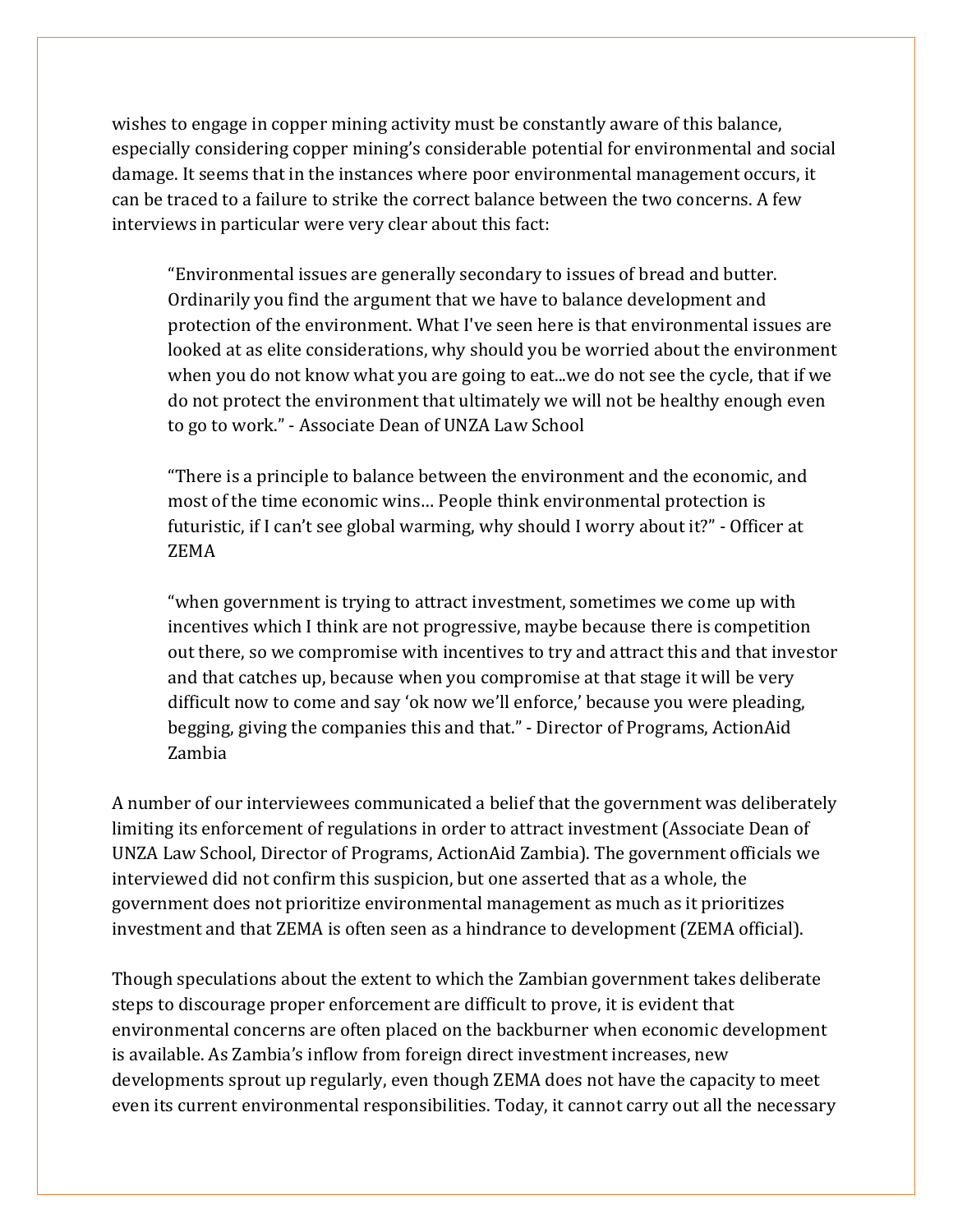audits and hold actors accountable when they breach environmental regulations. Though plans have been laid for two more branches to be established, this comes only after years of insufficient resources, and still fails to place a branch in every province.

"Some facilities we don't even notice" - Official at ZEMA, speaking about the difficulty of monitoring the environmental impacts of mines.

The failure to provide ZEMA the necessary resources to grow and expand along with Zambia's FDI suggests that the Zambian government is struggling to balance developmental and environmental goals. Even when it comes to discussion of the harms brought by mining, environmental issues are on the sidelines. As Frederiksen writes in his recent study on copper mining in Zambia and CSR, "the national debate on mining has almost entirely focused on taxation and rents, environmental and social impacts remain a sideshow," (Frederiksen, 2017). The staffing issues at ZEMA and the fact that personal relationships between mining and government officials are being used to bypass environmental hurdles seems to stem primarily from this difficulty of choosing between the two occasionally contradictory goals.

After identifying a cause of the chronic lack of environmental enforcement in Zambia, this research's next task was to discover the cause of the practice of environmental disregard, and here is where financialization comes into the picture.

# **Findings: Financialization's effect**

A major goal of our research was to discover the underlying forces at play that could provide insight into the reasons for poor environmental management. Our discussions with experts made it increasingly evident that financialization was one of these critical forces. Specifically, we found that financialization makes foreign direct investment more accessible and can increase the extent to which attempts by the government to attract it incentivize poor enforcement of environmental regulations.

As companies within global production networks become increasingly bound to profit goals associated with financialization, it becomes more critical that they find business environments that are conducive to this focus on financial-criteria. This search for countries with low environmental standards, as a result of either poor laws or poor enforcement, is certainly evident in Zambia.

"[Many] companies see where it is safest to conduct their business with minimum friction, meaning minimum observance of environmental regulations, and I think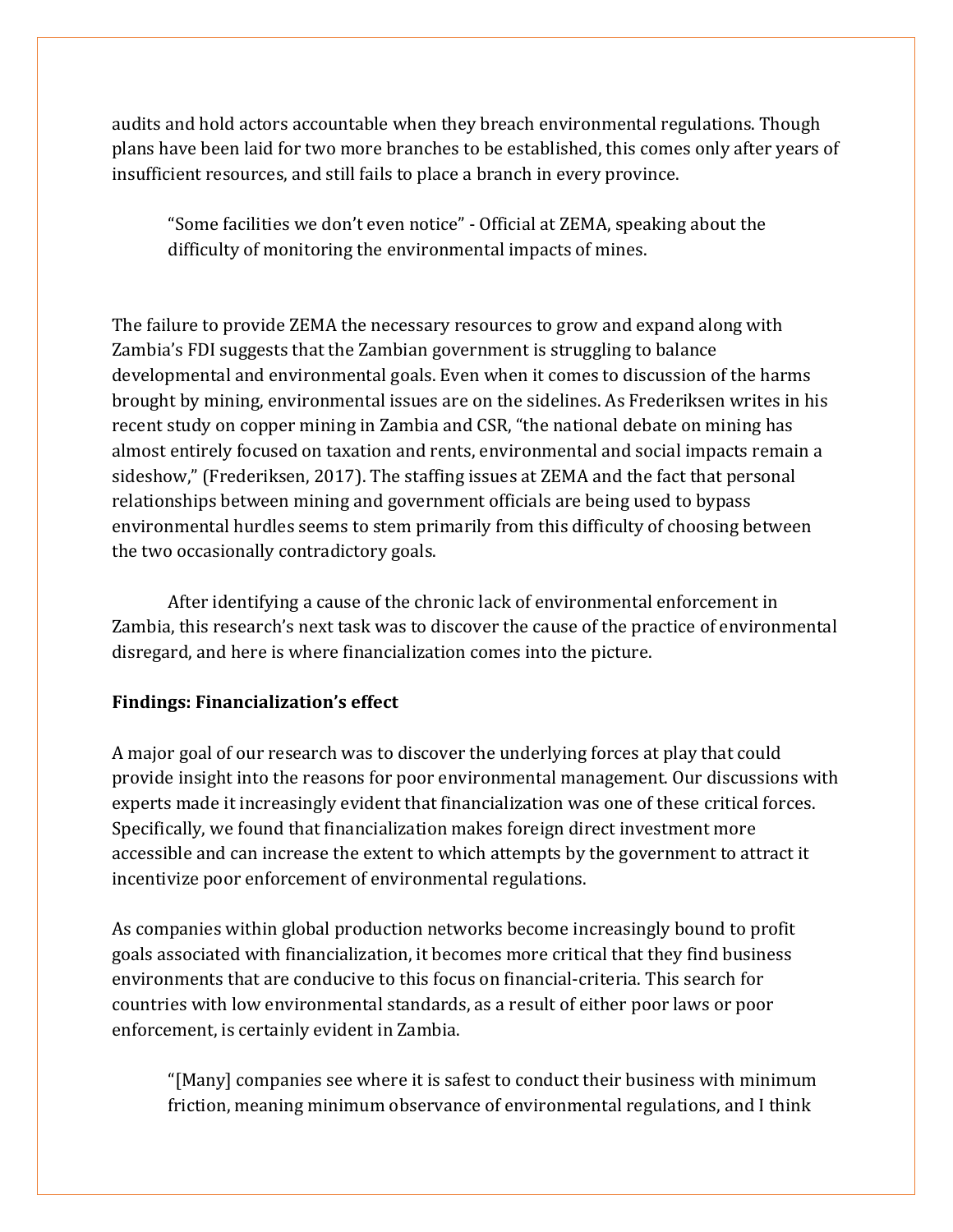unfortunately most of sub-Saharan Africa has been identified." - Associate Dean of UNZA Law School

Again, it has been the case for decades that many profit-driven firms favor lax environmental management, but our theoretical analysis of the incentives associated with financialization has shown that this attraction to such environments could be growing stronger and more widespread, in accordance with the associated "marginalization of nonfinancial criteria" described by Cutler and Waine (2001). As financial criteria and financial actors become more involved in the operations of these companies, governments have more incentive to appear to be compatible with the deep financial focus that can result. This fact can lead to poor enforcement of environmental regulations. Because the ability of a country to attract foreign direct investment is largely contingent upon its reputation as an ideal business environment, and because the increase in incentives within companies to place financial concerns above environmental concerns makes this business environment increasingly important, countries like Zambia are subjected to significant pressure to neglect environmental regulations. Proper enforcement might communicate to prospective companies that setting up shop in Zambia means dealing with a handful of constraints and restrictions.

Another major impact of financialization lies in the fact that it plays a role in the growth of these global production networks and thus the FDI they create in the first place. As mentioned above, Zambia's inflow of money from FDI is increasing steadily, though its capacity to monitor the environmental impact of the mining companies providing this FDI has remained largely stagnant. The fact that there are more opportunities to attract investment and more incentive for the companies who provide this investment to neglect environmental concerns suggests that the Zambian government's failure to strike the right balance between development and environmental protection is at least made worse by the existence of financialization.

#### **International accountability**

Though financialization can increase the extent to which governments are incentivized to overlook environmental management, it also has the potential to result in a few positive outcomes that may offset some of this harm under the necessary conditions.

Global production networks, which, as established previously in this paper, have grown largely as a result of financialization, allow for the involvement of many governments in the copper production process. This global structure, characterized by the presence of a single lead firm which establishes subsidiary companies around the world, enables officials in the country of the parent company to have leverage which can fill the environmental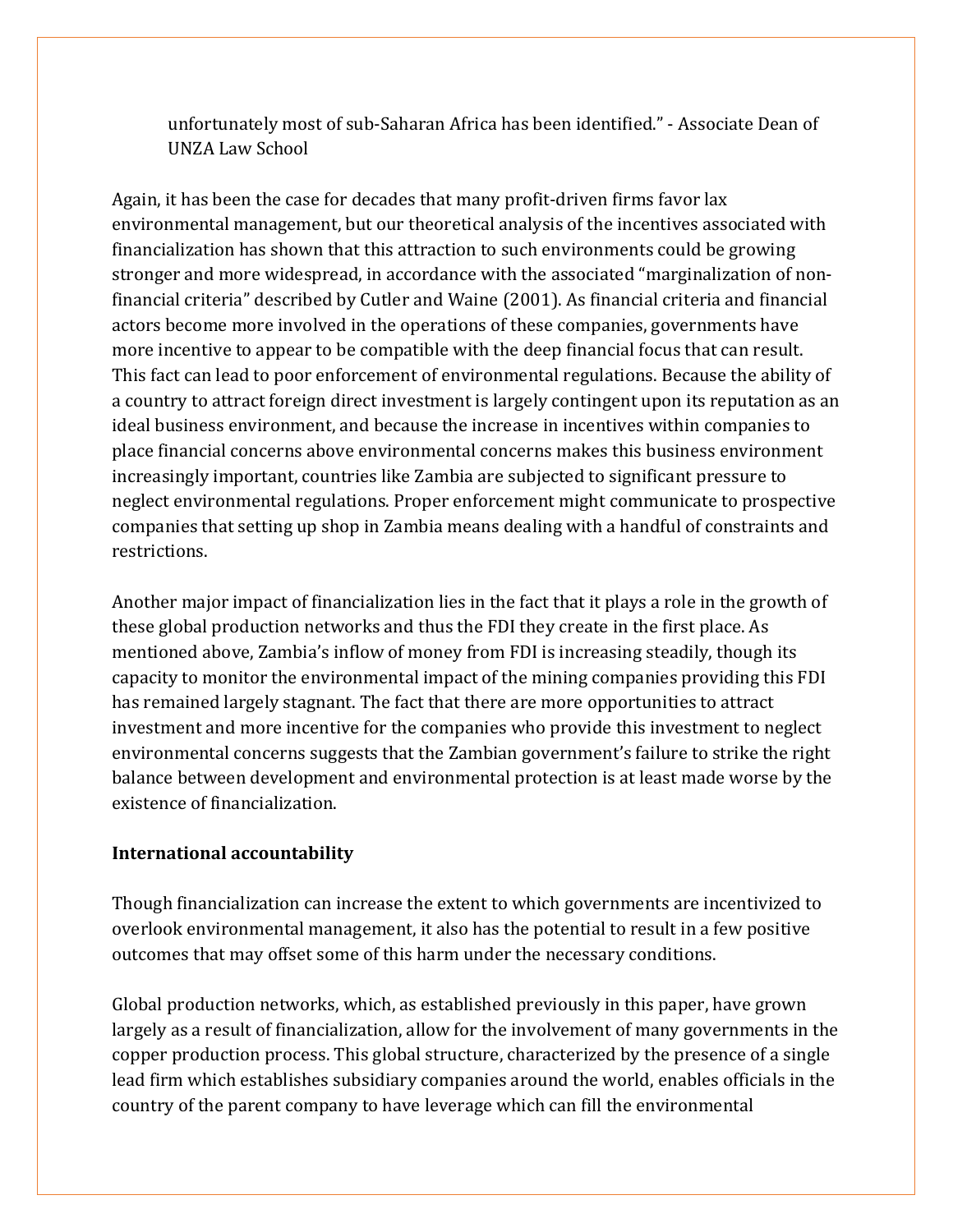enforcement gaps in the countries where subsidiary companies are established. Because of this fact, Zambians, for example, occasionally have access to more avenues by which to seek justice when their health is impacted by the practices of a mine.

This was particularly evident in *Lungowe & others v. Vedanta Resources PLC and Konkola Copper Mines PLC. (2016).* In the case, the claimants were a group of Zambian villagers who found that they could not obtain justice in Zambia for the type of claim they wished to submit. Vedanta Resources plc., a UK company, owned a majority share in Konkola Copper Mines, a Zambian mining company with a development near the villagers. Because Konkola was alleged to have polluted the water used by the local villagers, and Vedanta, as the parent company, exercised significant control over the operations of KCM, the case could be brought to the UK to hold Vedanta liable for the activity that led to health problems in the villages (Herbert Smith Freehills 2016). The defendants challenged the jurisdiction of UK courts in such a case, but in the end, it was decided that though KCM could not be tried, the villagers could in fact bring a claim against Vedanta.

The case represents the growing potential for countries to police each other on environmental regulations. Though international law pertaining to the environment has existed without the influence of factors related to finance, the interconnectedness of global companies that stems from a financialized economy has, in this example and in others, resulted in a greater capacity for locals to seek justice when their plights are overlooked.

This potential for outsourced justice does, however, require that countries have specific legal orientations. In *Lungowe*, the jurisdiction was given to UK courts because of the holding in *Chandler v. Cape (2012),* which held that a parent company can be held liable for the actions of subsidiary companies abroad if the claimants can prove that negligence by the parent company constituted a failure to fulfil their duty of care. *Chandler*, for that matter, was only decided as it was on the basis of doctrines established in a number of other decisions such as *Caparo Industries plc v Dickman (1990).* Though, according to Dr. Sambo, "this (type of legal policy) is common in most of the EU," it is by no means a universal protocol, so the capacity for the emergence of global production networks to result in more avenues for justice is limited by the jurisprudence and political will of countries which house large parent companies.

# **Discussion**

It should be recognized that some voluntary efforts have been made by mining companies to mitigate the social and environmental issues caused by their activity. These programs are generally referred to as Corporate Social Responsibility, defined by the European Commission as "essentially a concept whereby companies decide voluntarily to contribute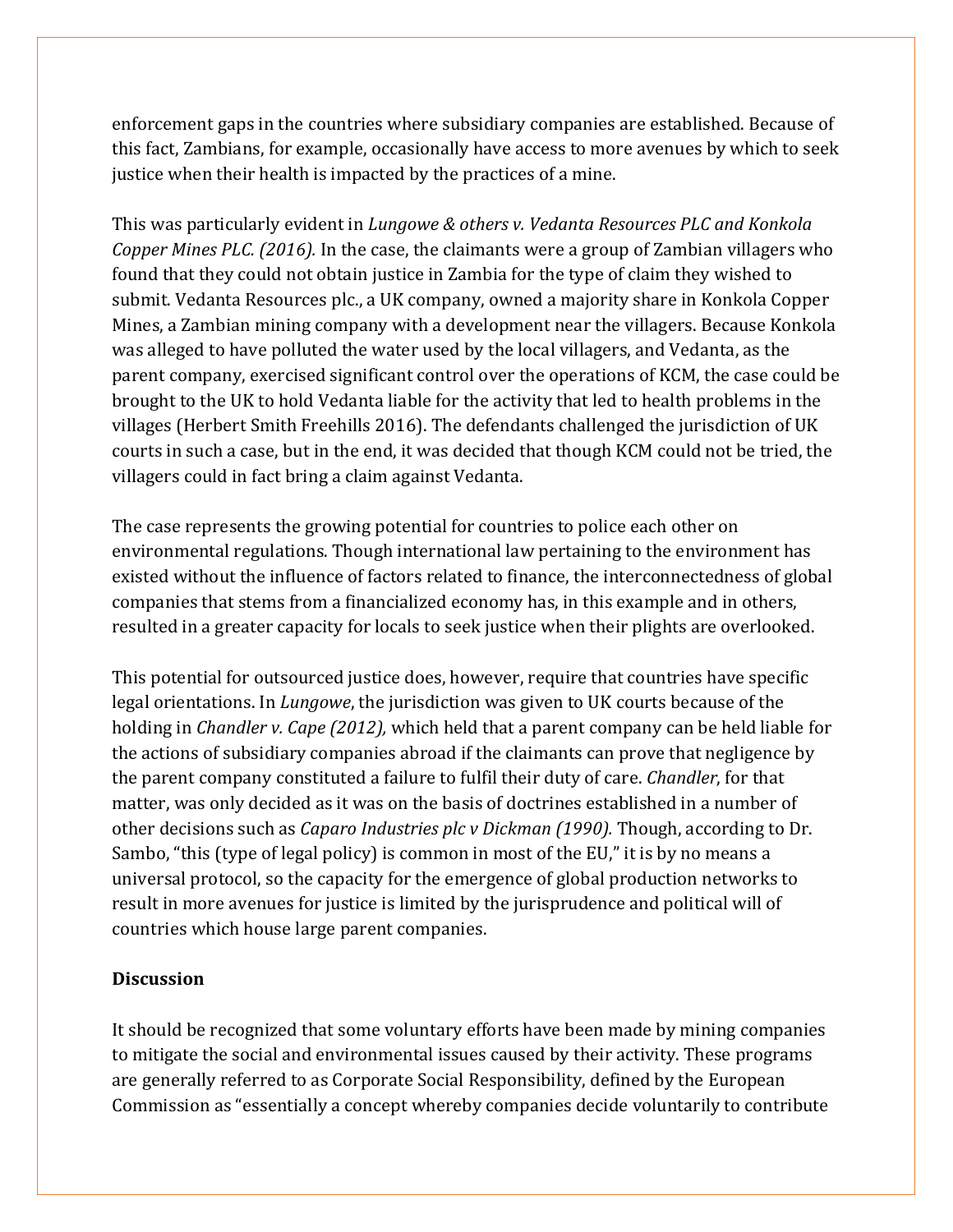to a better society and a cleaner environment," and there is a growing body of literature exploring CSR's ability to catalyze positive change in the communities in which they are active (Hamann, Kapelus, 2004). Some mines in Zambia that have taken on CSR programs include Konkola Copper Mines, Kansanshi Mine, and Mopani Copper Mines. Across the board, mines boast about their extensive programs and investments, especially those dealing with social issues, and have they doubtless made some positive impacts in their respective communities (Hamann, Kapelus, 2004, Frederiksen, 2017). The Zambian people and government remain deeply skeptical however, and the popular consensus seems to be that these programs exist primarily for the tax benefits they bring (Frederiksen, 2017). Though these programs represent a step in the right direction, there are fundamental issues with using them as a solution to the social and environmental issues brought about by copper mining.

A first issue surrounds the potential of these programs to make any significant impacts in the first place. One ZEMA officer said about CSR programs, that "to a certain degree mining companies care [about CSR] ... but the actual impacts [of copper mining] are not easy to mitigate, the CSR is just a drop in the ocean."

The intentions behind CSR programs too have been called into question. Hamann and Acutt write that "a critical view of CSR emphasizes the need to consider underlying motivations for business to embrace and perpetuate the CSR concept. These may relate to accommodation - the implementation of cosmetic changes to business practice in order to preclude bigger changes - and legitimization - the influence by business over popular and policy-related discourse in order to define what questions may be asked and what answers are feasible," (Hamann and Acutt, 2003). While one may argue for the irrelevance of the intentions behind CSR - as if results are produced, who cares about the reasons behind those results - the longer CSR programs are in place and the bigger the scope, the more likely it is that these motives will begin to show themselves in the results. For CSR efforts to be a sustainable and long-term solution, there must be a genuine desire to improve on social and environmental issues behind them and not just be 'greenwash,' as Hamann and Kapelus call it (Hamann, Kapelus, 2004).

Another area of concern when it comes to CSR is the argument first made by Milton Friedman, that businesses should stick to doing what they do best, namely creating profits (Friedman, 1970). "The basic premise of this argument is that taking on social responsibilities leads to distortions of the market, interferes with effective and efficient economic activity of firms, and interferes with the government fulfilling its responsibilities," (Hamann, 2003). While this argument is certainly not without controversy as Hamann points out, it provides one critical view of CSR.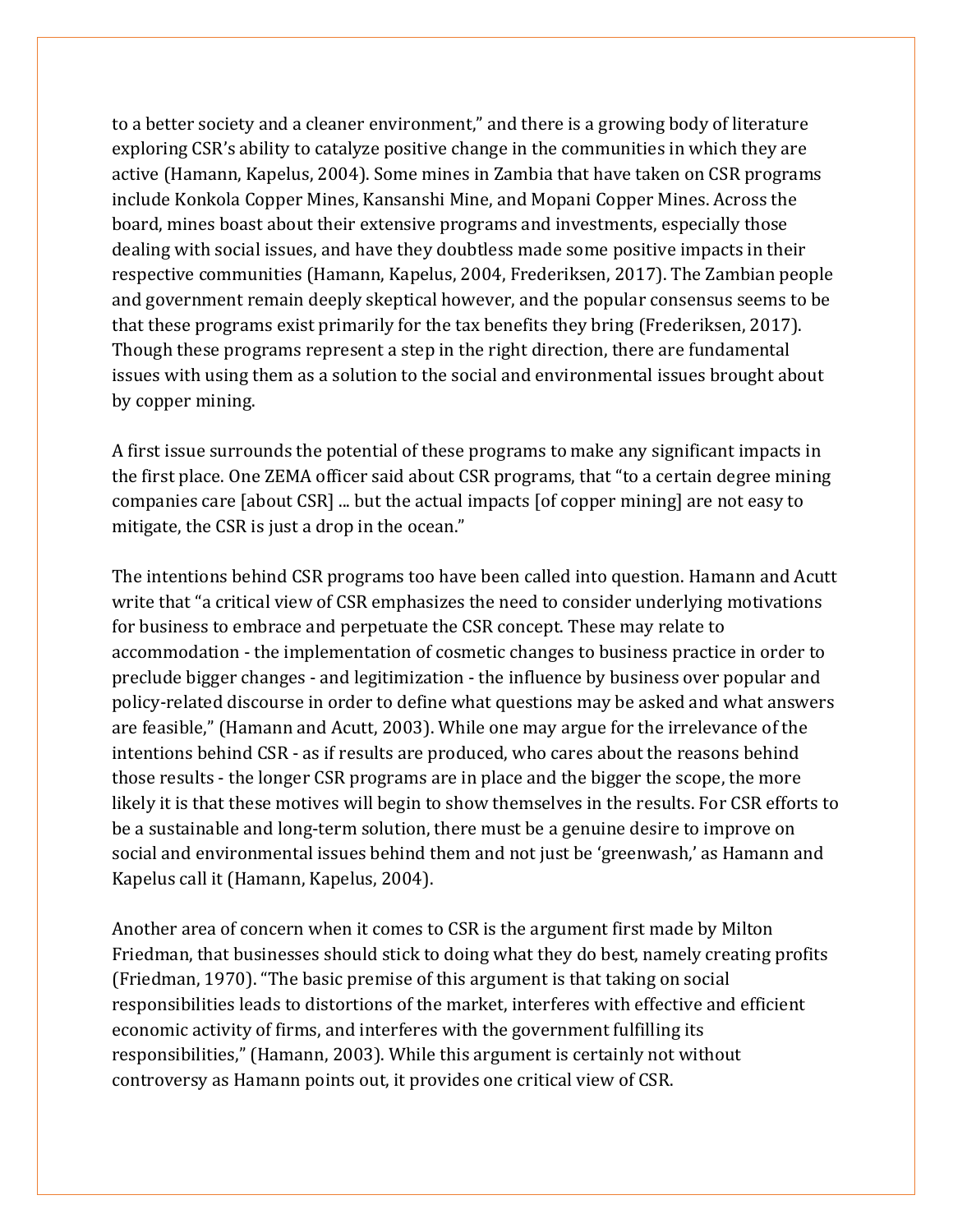The most relevant aspect of Friedman's argument in the context of mining in Zambia is the risk that CSR will interfere with government's efforts to police and maintain environmental and social standards. The relationship between the mining companies and the state is very delicate in nature, and failing to maintain it can lead to CSR programs causing more harm than help. As Hamann writes, "partnerships are often implemented in circumstances where state institutions are weak; yet control, facilitation, and monitoring of the partnering and development process needs to be secured by the legitimacy of the state," (Hamann, 2003). The ability for Zambia to provide this stability, an essential prerequisite for successful CSR programs, while difficult to entirely disprove, could certainly be called into question.

When it comes to enforcement, there is a critical problem with relying on CSR programs to aid the government in its efforts to maintain both environmental and social standards. That problem is essentially that government simply cannot rely on CSR programs to do their job. Regardless of CSR programs and partnerships being put in place, and even regardless of the benefits they might bring, the government must continue to police its regulations. While CSR may have the best and most genuine of intentions, at the end of the day, "there is one and only one social responsibility of business, to use its resources and engage in activities designed to increase its profits," (Friedman, 1970). With this in mind, the state of Zambia has a duty to continually and thoroughly monitor mining activity, regardless of the perceived strength of a CSR program.

The examination and discovery of the connection between financialization and enforcement of environmental regulations is much more than a purely intellectual exercise. There exists a very real problem in Zambia; environmental degradation is endangering the traditions, livelihood, and health of thousands, and this number will only grow unless serious action is taken to reverse the trend. Any insight into the causes of this lack of enforcement then must be used to its full potential to address this problem.

It is clear that for Zambia to sustainably resolve its environmental issues with respect to copper mining, a cultural change is needed. A root of the issue of enforcement is the lack of balance between economic development and environmental protection. Mining is an inherently damaging activity, making this balance all the more important to prioritize, yet all the more difficult to maintain. For as long as environmental issues are disregarded in favor of economic growth, enforcement of regulations will suffer, and the environment along with it. How exactly this cultural change will come about is a major question that Zambia needs to address. Will penalties for breaking environmental regulations be steepened? Will positive environmental management be given some sort of economic value in and of itself? From this lack of environmental priorities stems the more conspicuous issues that come up in enforcement; for example, ZEMA's understaffing and conflicts of interest within government regulatory bodies. While these issues should be addressed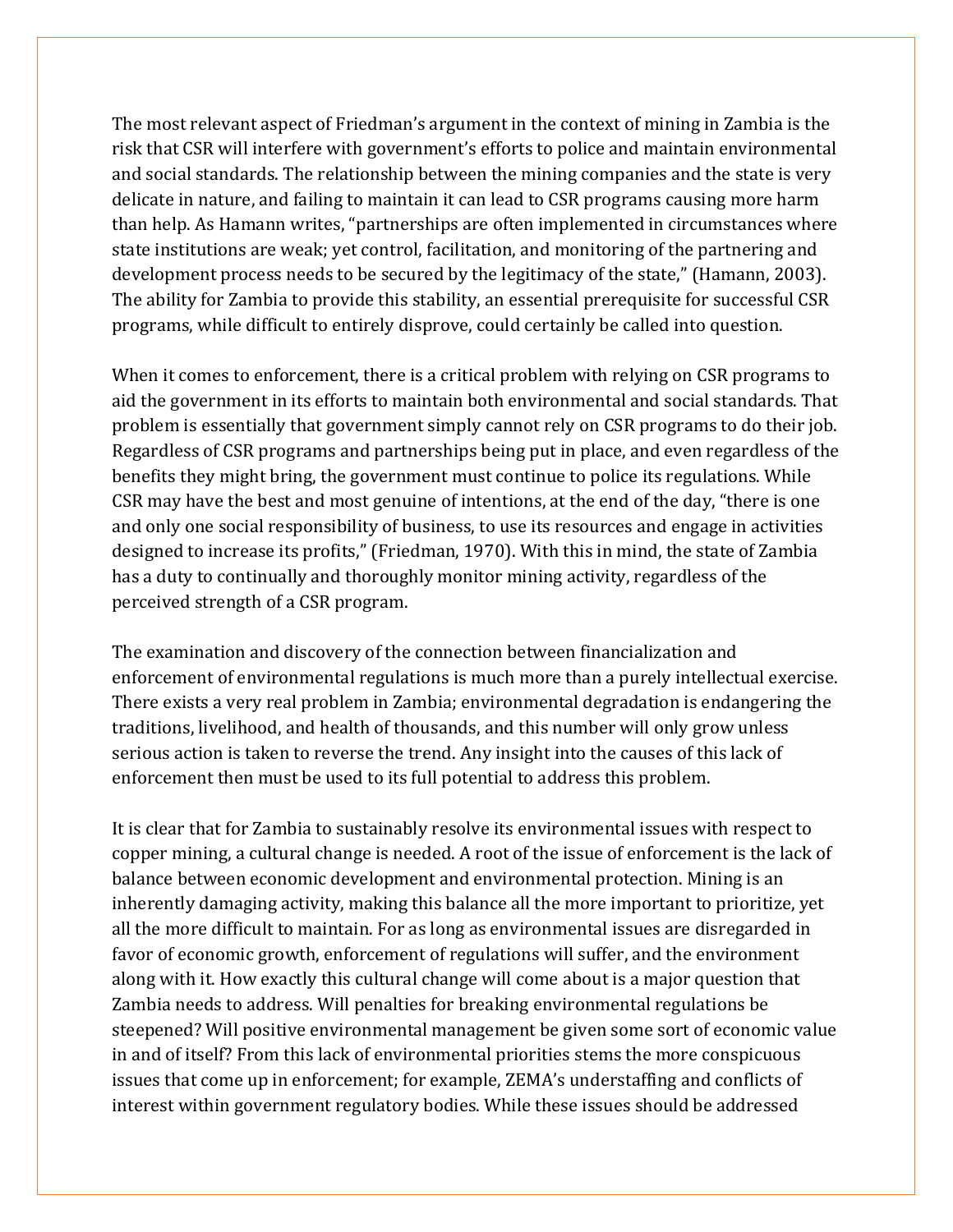directly, addressing *only* these issues without confronting their underlying cause would be nothing more than a 'bandaid' solution.

Because financialization is a major player in the Zambian environmental management infrastructure, the strategies stakeholders employ to improve environmental management should take its influence into account. Using the information gathered in our expert interviews, we have devised a set of recommendations for government, business, and civil society that we believe will help protect the environment and local communities.

Recommendation 1: Integrate environmental management into relevant financial criteria – Financial evaluations of mining companies are carried out regularly by a number of institutions for a number of reasons, whether as a part of an IPO's stock valuation, for a bond rating, or to aid banks and investment corporations in deciding who to give capital. Calls for the inclusion of environmental factors in some of these evaluations are not new, but the idea is often presented as a substitute, not a supplement, to environmental law. We suggest that national and international bodies with influence in the worldwide financial sector make an effort to forge a clear link between the environmental practices of natural resource companies and their bottom lines.

Currently, much of the meager influence of company environmental policies on financial decisions is found in the company's attempts to manage risk (Bracking 2012). In a practical sense, this means that companies manage environmental harm to mitigate the risk of being sued, fined, or shut down by local governments. This structure allows many companies to only manage the environmental externalities that can be easily discovered and traced back to their operations and, in a country where enforcement of environmental regulations is weak, this set of externalities is small. A more overt system of environmental financial influence, where, for example, figures listed on government documents about a company's impact (like the bi-annual emissions reports submitted to ZEMA) correspond to specific aspects of firm valuations, would incentivize both the government and mining companies to do their due diligence when it comes to environmental protection. In such an atmosphere, governments would need to keep up-to-date, accurate records to attract investment, and companies would be incentivized to establish plans and policies to earn high marks on these reports. As noted in this paper and in Bracking (2012), the difficulty lies in assigning specific values to environmental effects, but if financial institutions take the time to find and agree upon a universal algorithm, the work will pay off.

Recommendation 2: Create ideal legal and social structures in other countries – Without the potential for UK-based parent companies to be liable for the actions of subsidiary companies abroad, the *Lungowe* case would not have been possible. A slew of different companies from various countries hold majority shares in Zambian mines,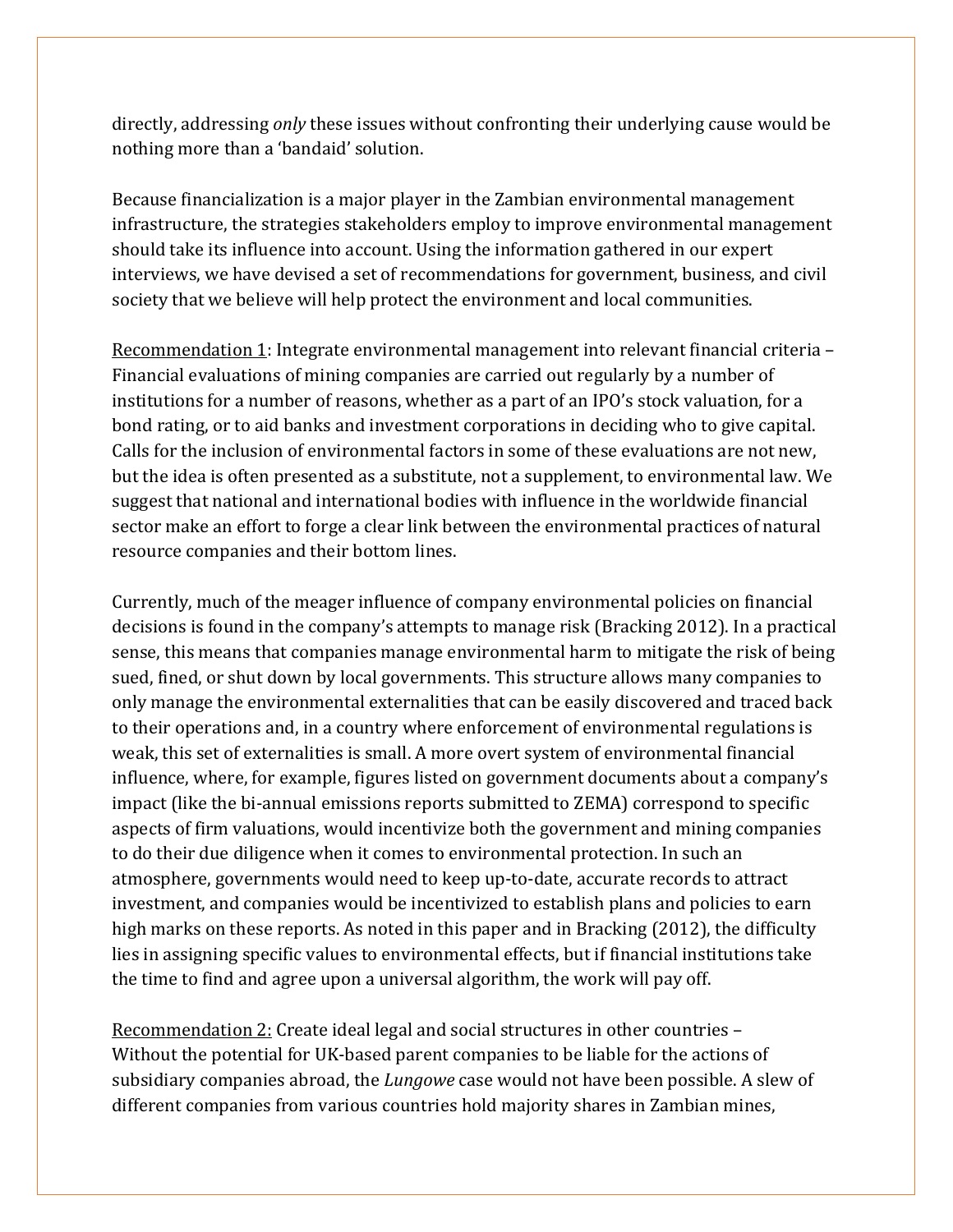however, so for the rise of global production networks to fully result in more avenues for justice for villagers, these other countries must implement similar policies.

The need for policies that connect the practices of companies in Zambia to the stakeholders in developed countries is indicative of the broader need for more international involvement in environmental management. In our interviews, we spoke with both Zambia-based and international civil society organizations and found that in international activist networks, an importance is often placed on "building a case on a global level" (Director of Programs, ActionAid Zambia interview). This means conducting research about and involving stakeholders from different countries of relevance to a particular environmental issue. As governments and civil society organizations take on a more global approach to environmental management, the increase in the number of actors could enable fewer environmental missteps to be overlooked.

Recommendation 3: Mitigating the effects of financialization –

One method for monitoring financialization is to mandate that companies seeking to do business in Zambia disclose all beneficial ownership information including any parent companies and countries/addresses of origin. By increasing transparency, the potential for uncertainty and the ensuing difficulty that often is a ramification of increased globalization will be significantly reduced. Also, in accordance with our earlier recommendation, any action that improves upon Zambia and the international community's ability to monitor financialization is one that will be crucial to the future mitigation of environmental damage.

The first step in mitigating the force of financialization is to ensure that the state of Zambia is able to keep track of how financialization is changing and increasing. Implementing a legal system such as the one suggested has a twofold positive effect: firstly, Zambia is able to monitor the increasing financialization and according complexity and globalization of companies operating inside the country, and secondly, that very complexity, and the impact it has on effective governmental activity, is itself lessened due to the increased transparency.

# **Further Areas of Study**

Mining is not an activity unique to Zambia; in fact, mining is a critical aspect to the economy of quite a few countries in Africa. In the 3rd edition of the International Council on Mining & Minerals' Role of Mining in National Economies Report, 8 of the top 15 countries in terms of mining contributions to overall GDP (Mining Contribution Index) were African (ICMM, 2016). However, not all of these countries share the same issues with environmental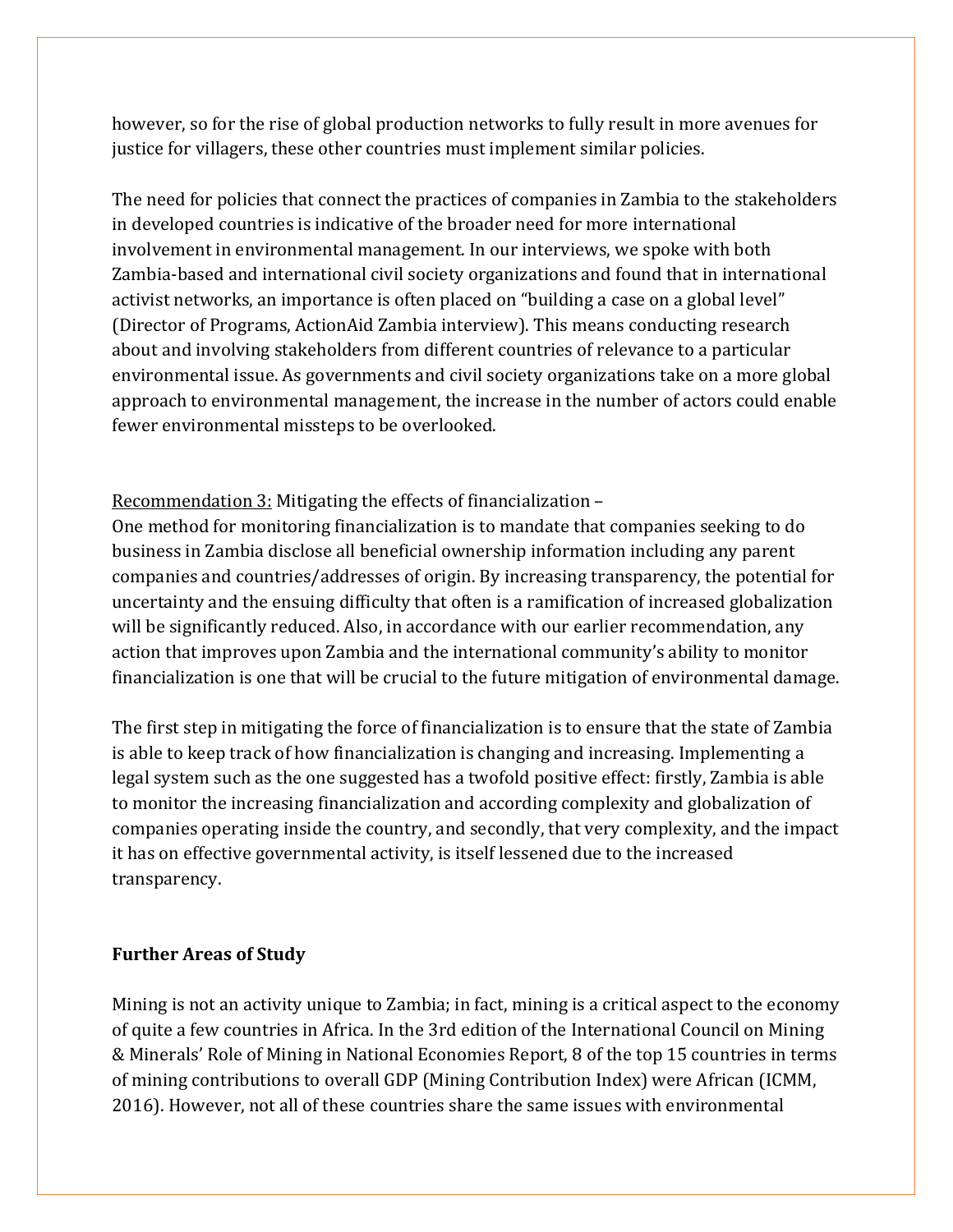management. The Fraser Institute's Investment Attraction Index, which takes into account the stability, consistency, and scientific backing of environmental regulations, ranks Zambia 17th out of 18 African countries (Fraser Institute, 2016). With this in mind, Zambia clearly could learn some valuable lessons from its neighboring countries. Botswana, which directly borders Zambia to the south, has topped the list multiple times, including the most recent report. A consequential further area for study would be a comparative analysis of the environmental enforcement mechanisms between Zambia and nearby countries who have been more successful in this respect.

This study took a very generalized look at copper mining in Zambia; however, in reality, there are significant differences in environmental management and levels of financialization between individual mines, parent companies, and countries of origin. A valuable further area of research then would be to analyze the differences in environmental management between institutions in these different categories. This could lead to further understanding of the mechanisms and causes behind proper environmental governance, or lack thereof, which in turn allows the country and industry as a whole to address these issues in a more targeted and effective manner.

# **Limitations**

As with all studies, certain unavoidable limitations existed in our research. There were constraints in both time and travel that restricted the amount of fieldwork and research that could be done. Furthermore, as foreign researchers, we did not have a readily available pool of contacts to draw from, which limited the scope of our research.

# **Conclusion**

Regardless of the adequacy of the environmental regulations in Zambia, serious problems have arisen from environmental degradation due to copper mining activity. These problems include public health crises, as well as environmental impacts that contribute to erosion, deforestation, and climate change, to name just a few. The missing link is the enforcement of existing regulations. Upon a closer look at this situation, a number of problems within enforcement began to arise, including understaffing, conflicts of interest, and abuse of personal relationships. However, the underlying cause of these issues appears to be a deep-rooted cultural belief within both government and industry that environmental degradation is a necessary byproduct of economic success. As many of the interviewees put it, the balance between environmental protection and economic interests is greatly skewed to the side of the later.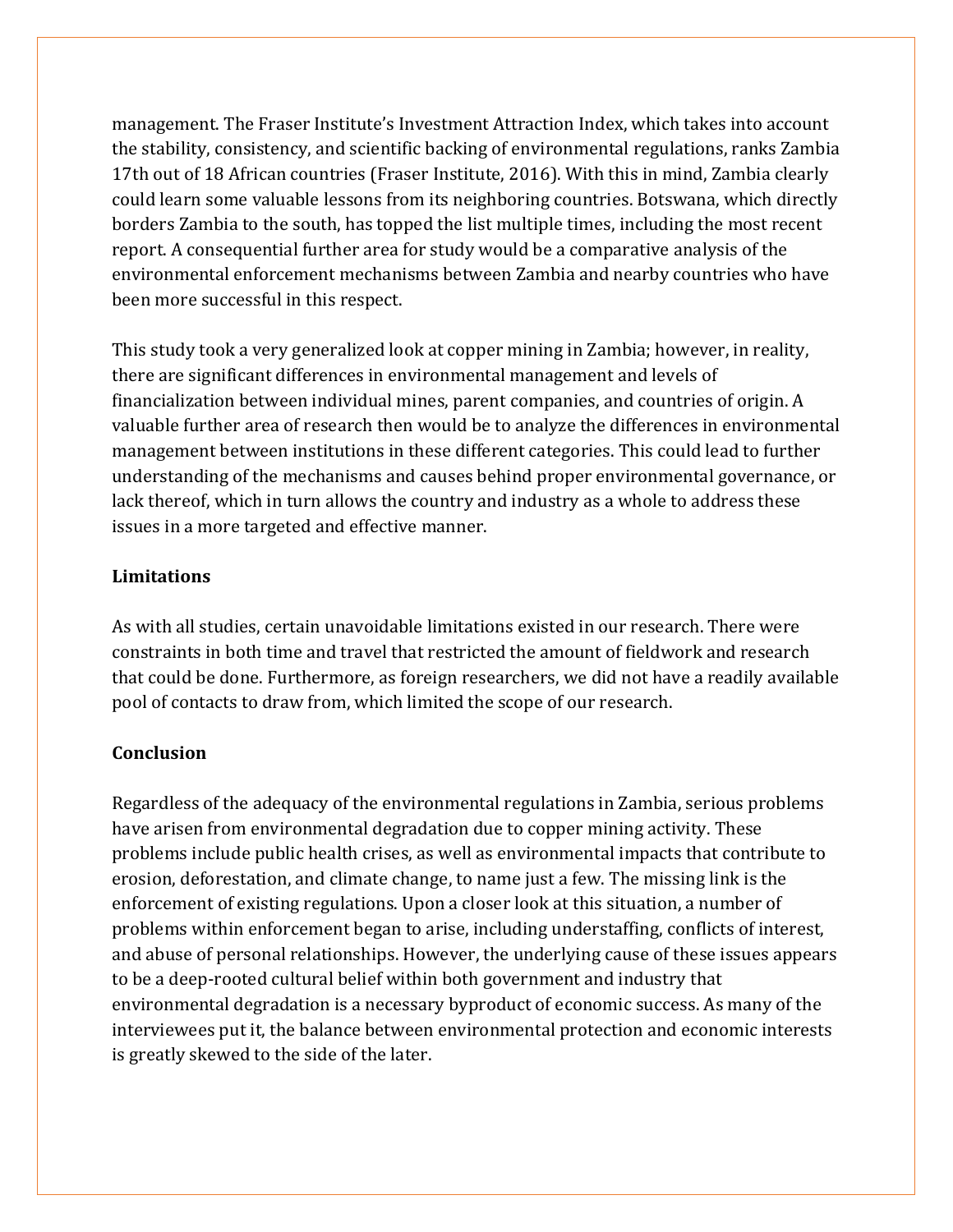Financialization is increasing both around the world and in Zambia. Consequently, the study of this increase will be of crucial importance going forward. With this in mind, we chose to explore the environmental issues in Zambia through the specific lens of financialization in order to make a meaningful contribution to the country and industry at large. The findings of this research demonstrate a positive, if complicated, relationship between the expansion of financialization and the suppression of environmental governance. However, our results also indicate that financialization is not necessarily purely damaging, and if managed correctly, could in fact become a force in the improvement of environmental enforcement.

In accordance with these findings, the continued progress of financialization within the copper trade must be monitored, along with changes and trends in environmental enforcement in Zambia. Furthermore, for the current status of environmental management in Zambia to be improved, a calculated effort must be made to address the deep-seated subjugation of environmental issues in favor of economic progress. Our recommendations include the inclusion of environmental factors into financial evaluations, an added emphasis on legal structures in developed countries to ensure that companies are held responsible for environmental management elsewhere, and the implementation of mechanisms designed to aid in the continued monitoring of financialization.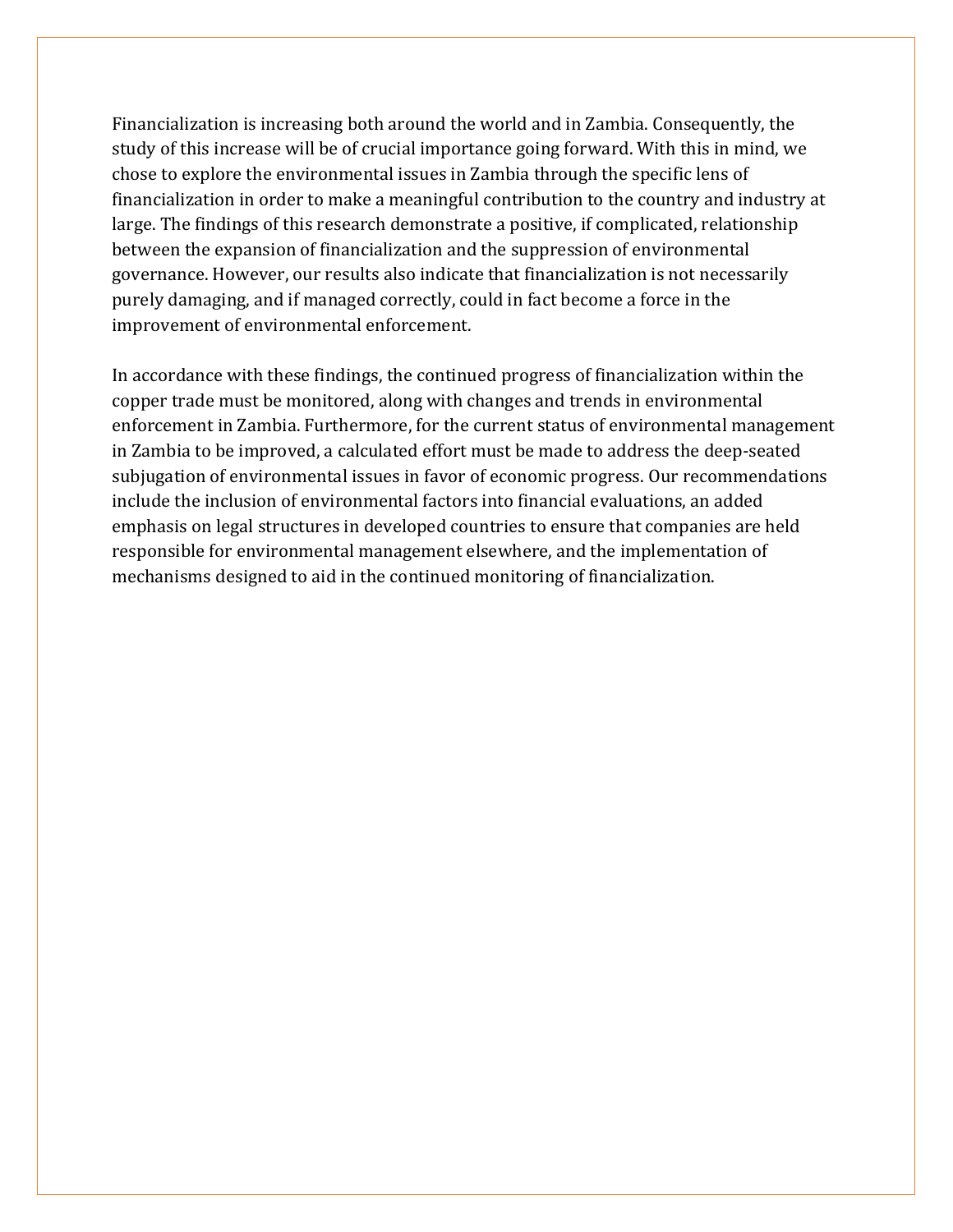#### **Bibliography**

- Bracking, S. (2012). How do Investors Value Environmental Harm/Care? Private Equity Funds, Development Finance Institutions and the Partial Financialization of Naturebased Industries. Development and Change, 43(1), 271-293. doi:10.1111/j.1467- 7660.2011.01756.x
- Chifungula, A. O. (2014). Management of environmental degradation caused by mining activities in Zambia (Zambia, Office of the Auditor General). Lusaka: Auditor General.
- Epstein, Gerald. 2015. "Achieving Coherence between Macroeconomic and Development Objectives." Working Paper No. 382. Amherst: Political Economy Research Institute. https://www.peri.umass.edu/media/k2/attachments/WP382.pdf Accessed 6 January 2017.
- Foreign direct investment, net inflows (% of GDP). (n.d.). Retrieved July 28, 2017, from http://data.worldbank.org/indicator/BX.KLT.DINV.WD.GD.ZS
- Foster, John B., and Robert W. McChesney. 2012. The Endless Crisis. How Monopoly-Finance Capital Produces Stagnation and Upheaval from the USA to China. New York: Montlhy Review Press.
- Fraser, A., and Larmer, M. (2010). Zambia, Mining, and Neoliberalism. New York City, New York: Palgrave Macmillan.
- Fraser, A., and Lungu, J. (2007). For Whom the Windfalls? Winners and Losers in the Privatization of Zambia's Copper Mines. Lusaka, Zambia: Catholic Centre for Justice, Development, and Peace.
- Frederiksen, T. (2017). Corporate Social Responsibility and Political Settlements in the Mining Sector in Ghana, Zambia, and Peru. Effective States and Inclusive Development. ESID Working Paper 74. [http://www.effective-states.org/wp](http://www.effective-states.org/wp-content/uploads/working_papers/final-pdfs/esid_wp_74_frederiksen.pdf)[content/uploads/working\\_papers/final-pdfs/esid\\_wp\\_74\\_frederiksen.pdf](http://www.effective-states.org/wp-content/uploads/working_papers/final-pdfs/esid_wp_74_frederiksen.pdf)
- Friedman, M. (1970, September 13). The Social Responsibility of Business is to Increase it's Profits. The New York Times, pp. 17.
- Global FDI Flows Slip in 2016, Modest Recovery Expected in 2017 (Vol. 25, Global Investment Trends Monitor, Rep.). (n.d.). UNCTAD.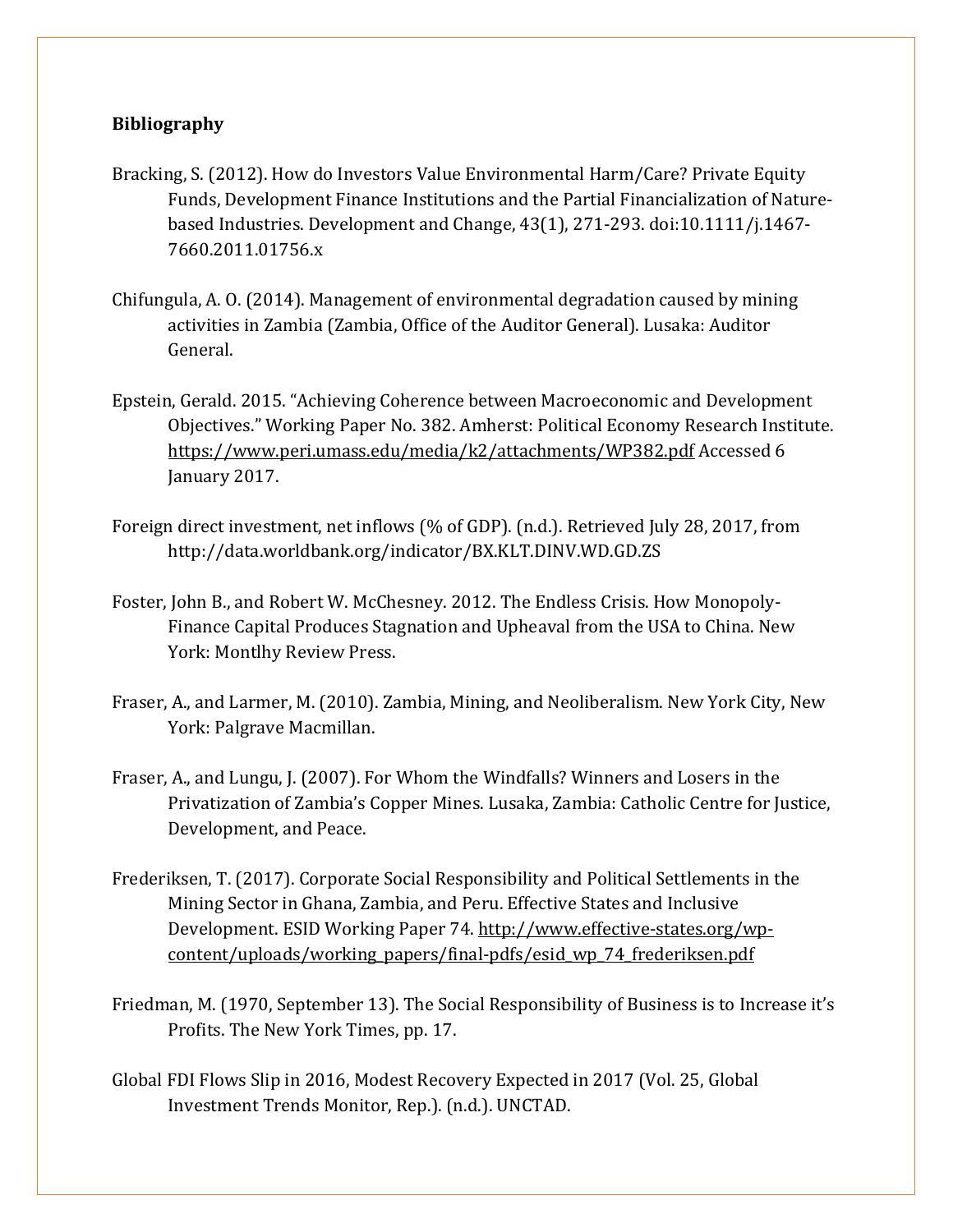- Hamann, R. Acutt, N. (2003). How Should Civil Society (and the Government) Respond to 'Corporate Social Responsibility'? A Critique of Business Motivations and the Potential for Partnerships. Development Southern Africa, 20(2), pp. 255-270. <http://www.tandfonline.com/doi/abs/10.1080/03768350302956>
- Hamann, R., Kapelus, P. (2004). Corporate Social Responsibility in South Africa: Fair Accountability or Just Greenwash? Development, 47(3), pp. 85-92. <https://link.springer.com/article/10.1057/palgrave.development.1100056>
- Hujo, K., & Lupo, L. (2017). Financialization and Social Development. URNISD Background paper.
- International Council on Mining and Metals. (2016). Role of Mining in National Economies, 3rd Edition. [https://www.icmm.com/website/publications/pdfs/society-and-the](https://www.icmm.com/website/publications/pdfs/society-and-the-economy/161026_icmm_romine_3rd-edition.pdf)[economy/161026\\_icmm\\_romine\\_3rd-edition.pdf](https://www.icmm.com/website/publications/pdfs/society-and-the-economy/161026_icmm_romine_3rd-edition.pdf)
- Jackson, T., Green, K. (2017). Fraser Institute Annual Survey of Mining Companies. [https://www.fraserinstitute.org/sites/default/files/survey-of-mining-companies-](https://www.fraserinstitute.org/sites/default/files/survey-of-mining-companies-2016.pdf)[2016.pdf](https://www.fraserinstitute.org/sites/default/files/survey-of-mining-companies-2016.pdf)
- Kambole, M. S. (2003). Managing the Water Quality of the Kafue River. Physics and Chemistry of the Earth, 28(20), pp. 1105-1109. https://www.researchgate.net/publication/223053183 Managing the water qualit y of the Kafue River
- Lindahl, J. (2014). Environmental Impacts of Mining in Zambia. Geological Survey of Sweden, 22.<http://resource.sgu.se/produkter/sgurapp/s1422-rapport.pdf>
- Massachusetts Institute of Technology, Mission: 2016. (n.d.) Environmental Risks of Mining. <http://web.mit.edu/12.000/www/m2016/finalwebsite/problems/mining.html>
- Ncube, E., Banda, C., Mundike, J. (2012). Air Pollution on the Copperbelt Province of Zambia: Effects of Sulphur Dioxide on Vegetation and Humans. Journal of Natural and Environmental Sciences, 3(1), pp. 34-41. https://www.researchgate.net/publication/253650701 Air Pollution on the Copp erbelt Province of Zambia Effects of Sulphur Dioxide on Vegetation and Humans